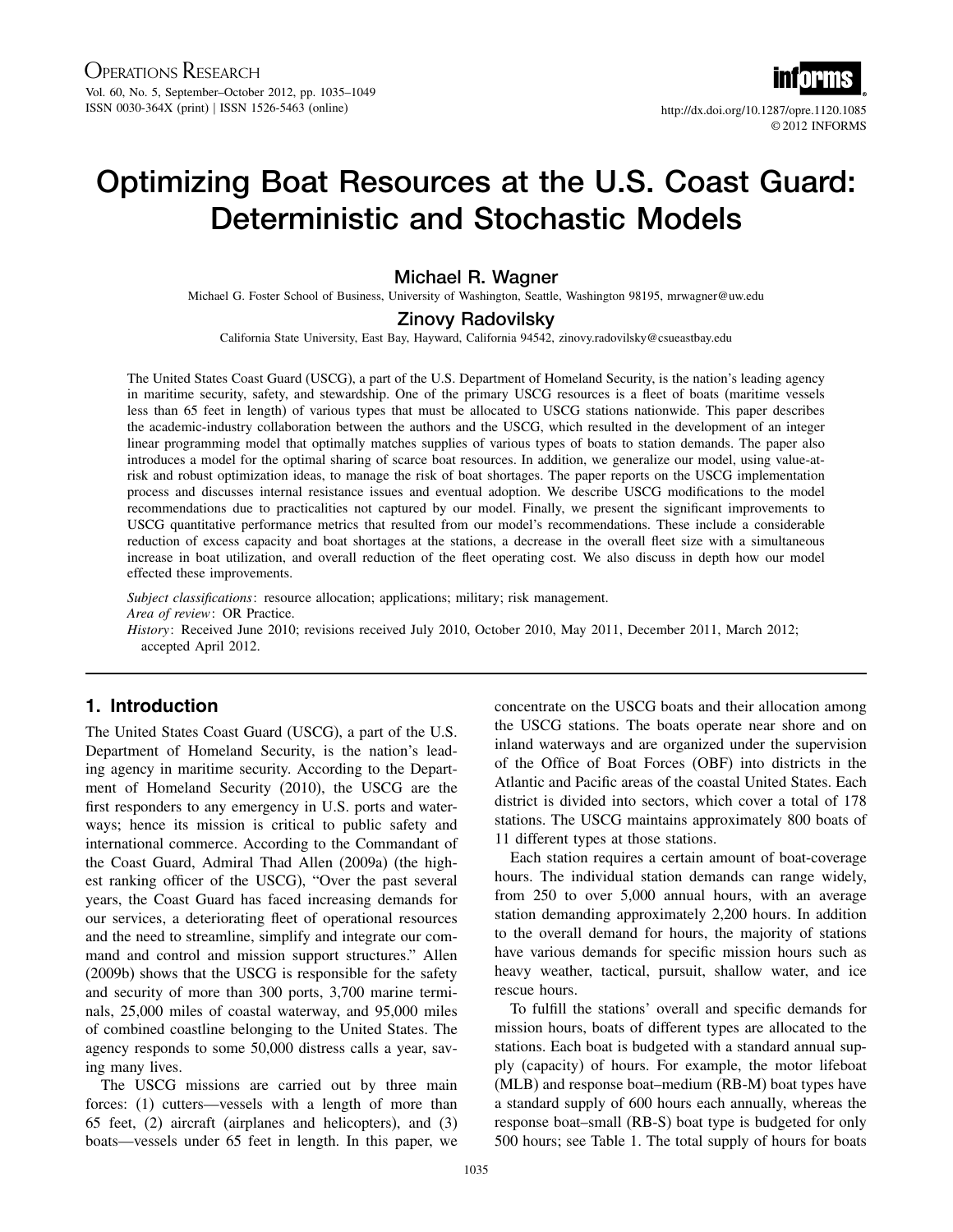| Boat name                     | Abbreviation   | Index    | Number of<br>boats $B_t$ | Default hours<br>per boat $d_i$ | Fixed cost<br>per boat $f_{t}(\$)$ | Variable cost<br>of one hour $v_t$ (\$) |
|-------------------------------|----------------|----------|--------------------------|---------------------------------|------------------------------------|-----------------------------------------|
| Motor lifeboat                | MLB            | $\Omega$ | 106                      | 600                             | 36.951                             | 120                                     |
| SPC—Nearshore lifeboat        | <b>SPC-NLB</b> |          | 2                        | 350                             | 15,000                             | 60                                      |
| SPC-Heavy weather             | <b>SPC-HWX</b> |          | 4                        | 350                             | 15,000                             | 120                                     |
| Response boat-medium          | $RB-M$         |          | 167                      | 600                             | 36,000                             | 120                                     |
| Response boat-small           | $RB-S$         | 4        | 335                      | 500                             | 5,657                              | 47                                      |
| Response boat-small auxiliary | <b>RBS-AUX</b> |          | 13                       | 500                             | 5,657                              | 47                                      |
| SPC—Law enforcement           | <b>SPC-LE</b>  | 6        | 41                       | 1.000                           | 9.217                              | 87                                      |
| SPC—Shallow water             | <b>SPC-SW</b>  |          | 47                       | 500                             | 4,390                              | 63                                      |
| SPC—Air                       | <b>SPC-AIR</b> | 8        | 8                        | 100                             | 2.000                              | 45                                      |
| $SPC$ —Ice                    | <b>SPC-ICE</b> |          | 24                       | 100                             | 1.000                              | 15                                      |
| SPC—Skiff                     | <b>SPC-SKF</b> | 10       | 56                       | 100                             | 500                                | 15                                      |

| Table 1. | Names, abbreviations, and key parameters for the BAT model ( $SPC$ = special purpose craft). |  |  |  |  |
|----------|----------------------------------------------------------------------------------------------|--|--|--|--|
|----------|----------------------------------------------------------------------------------------------|--|--|--|--|

assigned to a station would need to match the station's demand for mission hours and thus provide normal operational capabilities of the boat station to meet its mission requirements. However, starting from the early 2000s, the USCG recognized an existing disparity between the stations' demand hours and actual supply of hours provided by the boats at those stations. Moreover, the growing requirement to protect U.S. coastal areas after the September 11 attacks, and the subsequent increase in the number of boats at the stations, did not resolve this divergence.

We have developed, and the USCG Office of Boat Forces has applied, an integer linear programming model and Excel-based software called the boat allocation tool (BAT), which identifies optimal allocations of boat resources for the USCG boat stations. This paper presents an overview of the model, focusing on its unique features and meaningful generalizations. In addition, we discuss in depth the USCG adoption and application of the BAT model and its beneficial impact on real boat fleet performance.

## 1.1. Literature Review

The model and application we are discussing in this paper belong to a class of resource allocation models. We position our paper by reviewing three representative groups of literature sources: (a) general OR papers, (b) military research articles, and (c) U.S. Coast Guard research papers. We also discuss sources that apply the value-at-risk technique in conjunction with resource allocation models.

We identified several research papers in the general OR literature that employ analogous ideas and formulations to that which we describe in our paper. Gol'stejn and Dempe (2002) formulate a resource allocation problem using linear programming, with an objective function that minimizes the deviation of realized cost from a predetermined target cost; this objective is a simpler version of the objective we develop in our paper. Zhang et al. (2009) present a finite-horizon integer programming model for allocating operating room capacity, which minimizes inpatients' cost and the mismatch of supply and demand of operating room hours. In our paper, we also apply integer programming to minimize the mismatch of supply and demand of boat hours along with the total fleet operating cost.

A couple of military resource allocation applications are similar to the USCG project described in this paper. Billings (2005) formulates and solves an integer linear program that prescribes a minimum-cost load-and-unload schedule for U.S. Navy ships homeported in San Diego, subject to constraints on ship availability and port capabilities. These constraints are similar to the constraints in our model that describe boat availability and mission classification of stations. Zarybnisky (2003) allocates aircraft resources among sites that conduct reconnaissance, take strike actions, and gather battle damage information; our model is similar in the sense that stations' missions strongly influence which boats are assigned to those stations.

The U.S. Coast Guard has also applied resource allocation models in a variety of contexts. Brown et al. (1996) apply an integer programming model to schedule district cutter assignments for weekly patrol missions; the objective function either minimizes total assignment costs or minimizes the change from the previous scheduling period. An important aspect of their model formulation is that its constraints represent a variety of USCG Business Rules used for allocating cutters, such as assurance of patrol coverage, enforcement of equitable distribution of patrols, and restrictions on consecutive cutter assignments. We have applied a similar approach in our paper to ensure that the USCG Business Rules for boat allocations are satisfied. Deshpande et al. (2006) and Everingham et al. (2008) discuss the design and implementation, respectively, of models to improve the USCG aircraft service parts supply chain. These researchers formulate and implement an assignment model that merges two databases representing the supply of aircraft parts and the demand for maintenance. The model's objective is to minimize the delay between the times aircraft maintenance was requested and received. We have designed an objective function that is structurally similar to that chosen by these authors. It is also noteworthy that Everingham et al. (2008) utilize a large-scale LP solver (from Frontline Systems) to optimize their model in Microsoft Excel, an implementation choice also employed in our paper.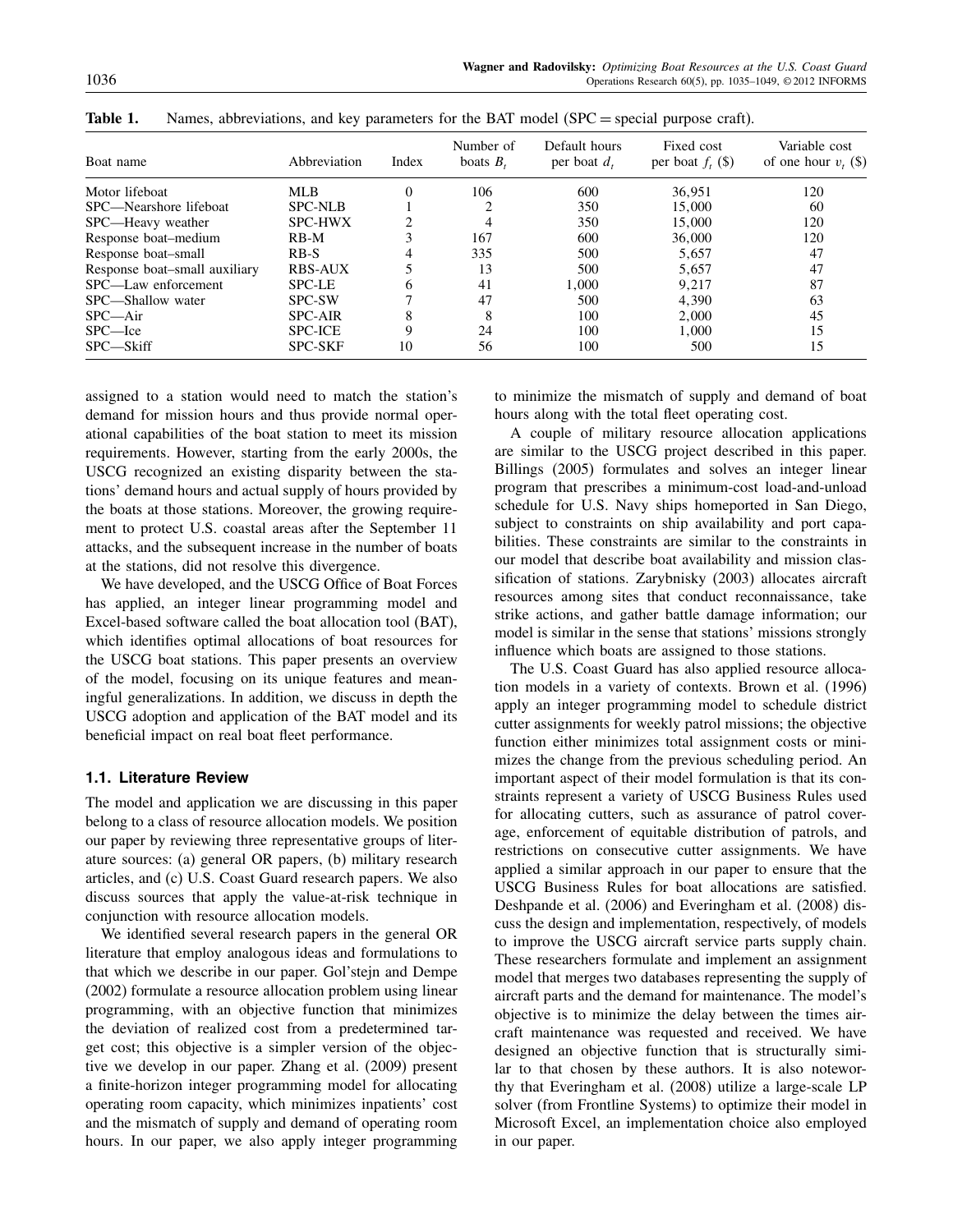Narrowing the scope of our discussion, to the best of our knowledge there is only one paper, Radovilsky and Koermer (2007), that directly addresses the optimal allocation of small boat resources among USCG boat stations. The authors present an integer programming model that minimizes the deviation of supply and demand hours at boat stations, subject to two sets of constraints: (1) A minimum number of boats is required at each station, to ensure readiness, and (2) a maximum number of boat types is allowed at stations, motivated by minimizing stations' maintenance costs. The authors, using boat and station data from the USCG Pacific districts, demonstrated that the formulated model was capable of reducing excess capacity of boats at stations by 74%, lowering shortages of boats by 92%, decreasing the fleet size by more than 15%, and lowering the fleet cost by approximately 21%. Despite the fact that this model exhibits notable results, it also contains substantial limitations: (1) The model defines boats (not hours) as a primitive variable, which limits the model's ability to match boat supply and station demand hours; (2) it includes only a subset of the existing USCG boat types; (3) it does not incorporate a variety of critically important USCG Business Rules required in managing boat allocations; and (4) the model does not allow sharing limited boat resources between neighboring stations. In our paper we build upon this model to specifically address these weaknesses.

One of the main contributions of our paper is the valueat-risk (VAR) measurement and analysis of the effects of demand uncertainty on USCG allocations. Therefore, we briefly discuss literature sources on the VAR technique. In general, VAR is a popular tool for measuring a risk of loss on a financial portfolio of assets in a given period of time. As a measure of financial risk, VAR has been extensively discussed in the financial and banking research literature (e.g., see Hull 2000). However, the VAR approach is also employed for measuring and analyzing risk management decisions in nonfinancial applications. Wu and Olson (2010) use the VAR technique in assessing supply risks as a part of an enterprise risk management system. Kauffman and Sougstad (2007) propose a VAR-based model to advise vendors on setting optimal parameters for IT service contracts subject to acceptable levels of risk. Ravindran et al. (2010) develop a supplier selection model that describes operational disruption risk using VAR constructs. To the best of our knowledge, our application of VAR, in conjunction with robust optimization ideas, has not been applied in any USCG-related resource allocation model nor in any existing USCG risk management technique. More generally, Birge and Louveaux (2011) is a good reference for the probabilistic constraints that we utilize to model the VAR ideas, especially §3.2 (probabilistic or chance constraints).

## 1.2. Contributions

On the practical side, we have designed an integer linear programming model, called the boat allocation tool (BAT) model, for the USCG allocation problem of matching the supply of boat hours with the demand of stations. The BAT model is the first USCG boat allocation model that applies optimization techniques and incorporates new operational constraints that arose after the tragic events of September 11, 2001. The BAT model is currently being used for allocating the entire USCG fleet of boats nationwide, and in this paper we describe in detail the USCG's process of adopting and using our model and its significant performance results. On the modeling side, we have also provided a number of contributions. We have introduced a model for the optimal geographical sharing of boat resources. We have defined boat hours, rather than boats, as a primitive decision variable in our model, which adds operational flexibility in the sense that each boat can supply different types and amounts of supply hours and each station can demand different types and amounts of demand hours. Finally, we introduce risk management of boat shortages into our model, by allowing stations to have uncertain demand, modeled as a random variable with known summary statistics but unknown distribution. Applying valueat-risk (VAR) and robust optimization concepts, we derive linear inequality constraints for managing risk so that our generalized model remains a linear (rather than quadratic) one. To the best of our knowledge, the unique combination of VAR and robust optimization ideas has not been applied in any resource allocation model nor in any existing USCG risk management technique, and their application is one of the main contributions of our paper.

The paper is organized as follows. In §2 we provide a complete description of the BAT model, including a generalized version that models uncertain demand. Section 3 reports on the USCG adoption of the BAT model, the modification and implementation of the model recommendations, and the substantial improvements of USCG performance metrics. Section 4 presents three parametric studies, analyzing (1) the effect of changing a critical sharing parameter, (2) the trade-offs between the different objectives of the model, and (3) the trade-off between risk management and optimality. We provide concluding thoughts in §5.

# 2. The Boat Allocation Tool (BAT) Model

## 2.1. Model Formulation

The U.S. Coast Guard application described in this paper is a resource allocation problem. The task is to allocate a fleet of approximately 800 boats of 11 different types to 178 Coast Guard stations. The BAT model, an integer linear program, uses the following sets:

- $t \in T$ : Set of boat types.
- $s \in S$ : Set of stations.
- $m \in \mathcal{M}$ : Set of specialized station missions.
- $s \in S_m$ : Set of stations that are assigned mission  $m \in \mathcal{M}$ .

•  $t \in T_m$ : Set of boat types that are appropriate for mission  $m \in \mathcal{M}$ .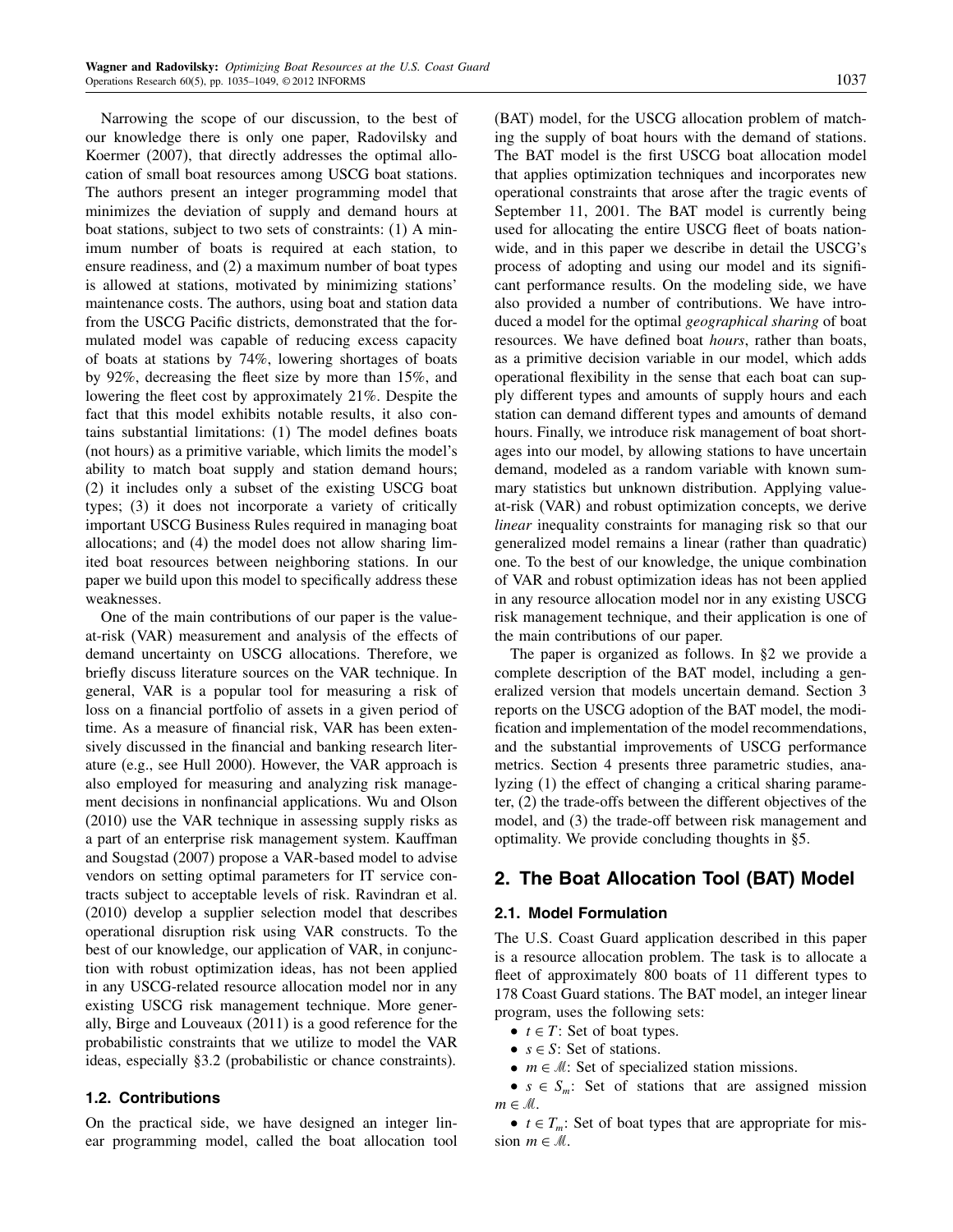•  $t \in T_s$ : Set of boat types allowed at station  $s \in S$ .

•  $t \in T_c$ : Set of critical boat types, whose presence requires the presence of another boat type.

The BAT model parameters are as follows:

- $B_t$ : Available number of boats of type t.
- $d_i$ : Yearly default capacity, in hours, of a type t boat.
- $H_s$ : Yearly demand, in hours, of station s.
- $f_t$ : Yearly fixed cost of utilizing one boat of type t.

•  $v_t$ : Variable cost of utilizing one boat of type t for one hour.

•  $b_m$ : Minimum number of boats required to satisfy mission  $m$  at a station.

•  $H_{As}$ : Yearly demand for a class  $A \subseteq T$  of boats at station s, in hours.

•  $m_t$ : Multiplier (for  $d_t$ ) to provide minimum allowable hours assigned to a boat of type  $t$ .

•  $M_t$ : Multiplier (for  $d_t$ ) to provide maximum allowable hours assigned to a boat of type t.

- $d_{s,s'}$ : Distance between stations s and s'.
- $\gamma$ : Distance threshold to allow MLB sharing.

•  $R = \{(s, s') \in S \times S: s < s' \wedge d_{s, s'} \leq \gamma\}$ : Set of pairs of stations eligible to share MLB boats.

Table 1 summarizes the boat types and key parameters used in our model. We briefly elaborate on how certain parameters are computed. The yearly demands  $H<sub>s</sub>$  and  $H_{As}$  of station s (and boat class A) are calculated using five-year (2005–2009) averages of historical data; however, if a change in workload is anticipated, a BAT model user can easily update the relevant parameter. The yearly fixed cost  $f_t$  of using a single boat of type t is calculated by averaging five years of station-level maintenance costs, electronic navigational chart (map) updates, and support overhead. The hourly cost  $v_t$  of operating boat type t is calculated by averaging five years of parts and materials cost, fire/flooding/collision repairs, maintenance services transportation costs, and a centralized outboard engine overhaul program. For each boat type, the default annual boat capacity  $d_t$ , measured in hours, is derived from the expected lifespan of boats (e.g., 25 years for the MLB) and their depreciation over the lifespan, which is mandated by the USCG budget.

The BAT model's variables are as follows:

•  $x_{st}$ : Integer number of boats of type t allocated to station  $s, \forall s, t$ .

•  $y_{st}$ : Binary variable indicating whether or not boat type t is utilized at station s,  $\forall s, t$ .

•  $h_{st}$ : Number of hours of boat type t assigned to station s,  $\forall s, t$ .

•  $q_{s,s'}$ : Binary variable indicating whether or not stations  $s$  and  $s'$  share an MLB boat that is hosted by station  $s'$ (station s has no MLBs),  $\forall (s, s') \in R$ .

•  $r_{s',s}$ : Binary variable indicating whether or not stations  $s'$  and s share an MLB boat that is hosted by station  $s'$ (station s has no MLBs),  $\forall (s', s) \in R$ .

Finally, we present the BAT model and describe the formulation in detail.

$$
\min w_1 \sum_{s \in S} \left| \sum_{t \in T} h_{st} - H_s \right| + w_2 \sum_{s \in S} \sum_{t \in T} y_{st} + w_3 \sum_{s \in S} \sum_{t \in T} (f_t x_{st} + v_t h_{st}), \quad (1)
$$

$$
\sum_{s \in S} x_{st} \leq B_t, \quad \forall \, t \in T,
$$
\n<sup>(2)</sup>

$$
x_{st} \le B_t y_{st}, \quad \forall s \in S, \ t \in T,
$$
\n
$$
(3)
$$

$$
\sum_{t \in T_m} x_{st} \geq b_m, \quad \forall s \in S_m, \ m \in M,
$$
\n
$$
(4)
$$

$$
\sum_{t \in T \setminus T_s} x_{st} = 0, \quad \forall s \in S,
$$
\n<sup>(5)</sup>

$$
\sum_{t \in T} x_{st} \geqslant 2, \quad \forall \, s \in S,\tag{6}
$$

$$
\sum_{t \in T \setminus T_c} x_{st} \geqslant x_{s\tau}/B_{\tau}, \quad \forall s \in S, \ \tau \in T_c,
$$
\n<sup>(7)</sup>

$$
h_{st} \leq d_t B_t x_{st}, \quad \forall s \in S, t \in T, \quad \sum_{s \in S} h_{st} \leq d_t B_t, \forall t \in T,
$$
 (8)

$$
m_t d_t x_{st} \leqslant h_{st} \leqslant M_t d_t x_{st}, \quad \forall s \in S, \ t \in T,
$$
\n
$$
(9)
$$

$$
\sum_{t \in A_i} h_{st} \geq H_{A_i s}, \quad \forall s \in S, i = 1, \dots, 6,
$$
\n
$$
(10)
$$

$$
x_{s0} \geq 1 - \sum_{s': (s, s') \in R} q_{s, s'} - \sum_{s': (s', s) \in R} r_{s', s}, \quad s \in S,
$$
 (11)

$$
\sum_{s':(s,s')\in R} (q_{s,s'} + r_{s,s'}) + \sum_{s':(s',s)\in R} (q_{s',s} + r_{s',s}) \leq 1,
$$
  
  $s \in S,$  (12)

$$
x_{st} \in \mathbb{N}, \ y_{st} \in \{0, 1\}, \ h_{st} \geq 0, \quad \forall \ s \in S, \ t \in T. \tag{13}
$$

The multiobjective function presented in Expression (1) contains three terms. The first term represents the deviation of the overall supply of hours from overall demand of hours. The second term measures the number of types of boats at each station, as fewer boat types at a station translate directly into lower boat maintenance costs. The third term represents total fleet operating cost. To provide flexibility in assigning importance to the three objectives, a BAT model user can define inputs  $w_1, w_2, w_3 \ge 0$ , where  $w_1 + w_2 + w_3 = 1$ ; §4.2 reports the results of parametric experiments that provide guidance for choosing these weights. Finally, the absolute value term is linearized by the standard technique of adding supplemental variables.

Constraints  $(2)$ – $(3)$  model the fact that the number of boats utilized can be at most the supply of boats and establishes the relationship between the number of boats  $x$  and respective binary variables y, respectively. The remaining constraints model USCG Business Rules, which represent long-standing USCG policy.

Constraint (4) makes sure that stations  $s \in S_m$  that are assigned mission  $m \in M$  are given enough boats  $b_m$ , of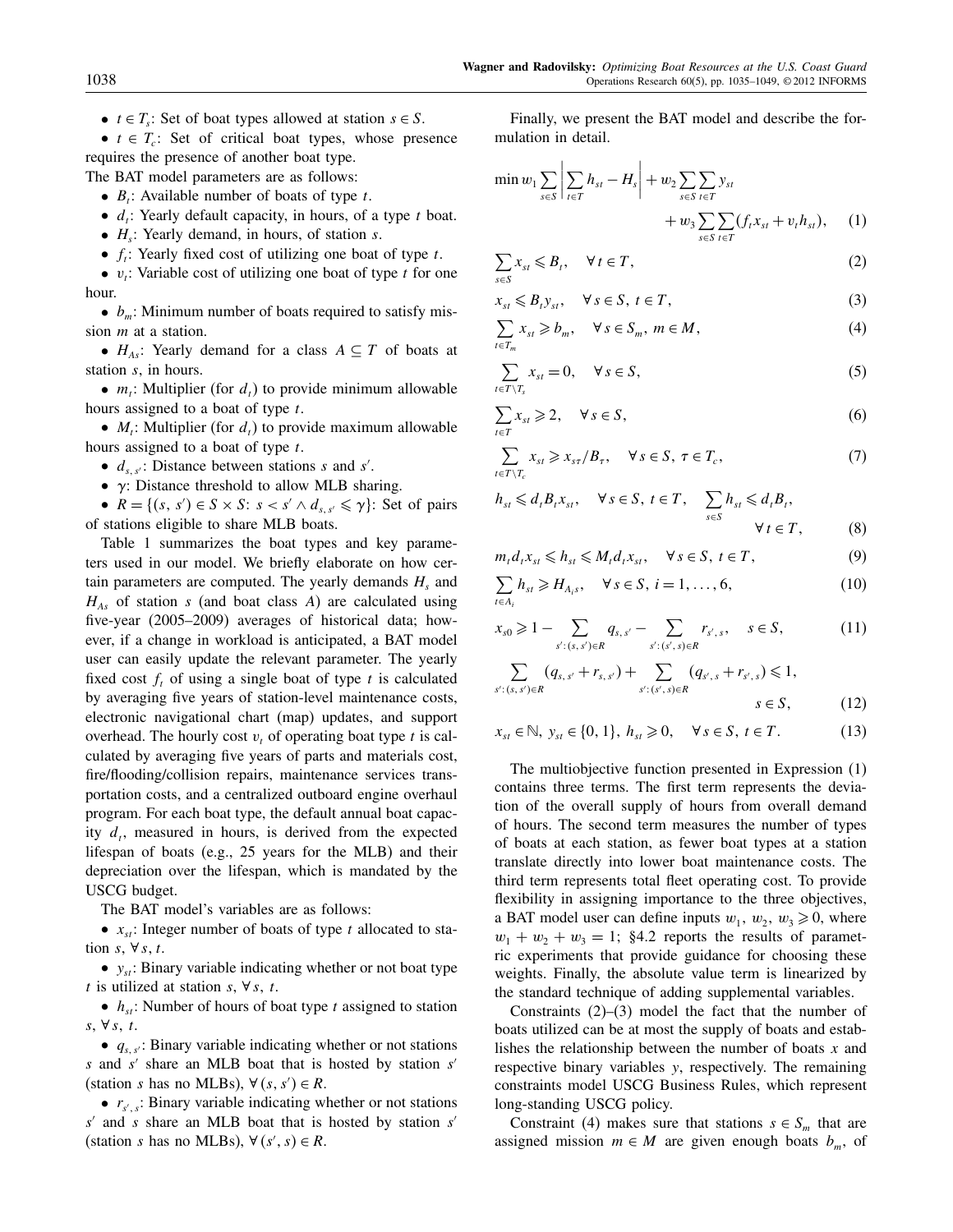qualified types  $T_m$ , to satisfy the mission. For example, the USCG defines certain stations to have a tactical, or law enforcement, mission. These stations must have at least two boats capable of performing law enforcement activities, which are the MLB, RB-M, RB-S, and SPC-LE. Other mission classifications include pursuit missions, which require fast boats, and cold weather rescue missions. Note that missions, of which there are 15, are not necessarily mutually exclusive, and many stations are responsible for multiple missions. A related set of business rules state that certain boat types are not allowed at certain stations. Constraint (5) makes sure that a station only gets boats that are allowed at the station.

Next, we present the business rules' approach to the management of various risks. Any station must have at least two boats, of any type, as represented in Constraint (6). This business rule is motivated by the fact that not all boats are operational 100% of the time, and having at least two boats increases the chances that the station has at least one operational boat at all times. The USCG also introduced business rules designed to diversify the boat allocation, especially around critical boat types. For example, if an MLB is used at a station, then another boat type must also be present at the station. Constraint (7) makes sure that if a boat of type  $t \in T_C$  is present, then another boat type  $t \notin T_c$  must also be present.

The first part of Constraint (8) ensures that the BAT allocation assigns only  $h_{st}$  hours of type t to station s if there are boats of that type at that station. The second part of Constraint (8) makes sure the BAT model does not assign more hours overall than there are available, with respect to the default hours  $d_t$ . Constraint (9), required by the business rules, establishes limits regarding how many hours can be assigned per boat of type  $t$ , as a function of the default hours per boat  $d_t$ . The hours per boat of type t at station s, assuming  $x_{st} > 0$ , is  $h_{st}/x_{st}$ , which might be much less or much more than  $d_t$ . For each boat type t, the USCG provided two multipliers  $0 < m_t < 1$  and  $M_t > 1$  that preclude extreme fluctuations. The USCG determined these multipliers by examining historical boat usage data. For example, historically, an MLB boat would always use at least half its allocated hours and, with special OBF permission and additional maintenance, would use at most 50% more than its allocated hours. Thus, the MLB boat type was assigned the values  $m_0 = 0.5$  and  $M_0 = 1.5$ .

The BAT model also eliminates supply shortages for critical demands. For all stations s, the USCG provided  $H_{As}$ , the number of hours demanded for a class  $A \subseteq T$  of boats. In particular, there are six possible values for  $A$ :

 $A_1$  = "Big boats" = {MLB, RB-M, SPC-NLB},  $A_2$  = "Tactical" = {RB-M, RB-S, MLB, SPC-LE},  $A_3$  = "Pursuit" = {RB-M, SPC-LE},  $A_4$  = "Shallow Water" = {SPC-SW, SPC-SKF},

 $A_5$  = "Ice Rescue Long Haul" = {SPC-AIR},

 $A_6$  = "Ice Rescue Short Haul" = {SPC-ICE},

where boat supply shortages are precluded, as modeled in Constraint (10). Note that these special groupings of demand hours are not collectively exhaustive and shortages at any station are still possible.

Finally, we describe an intrinsic supply shortage problem and our novel modeling solution of optimally sharing resources. The U.S. Coast Guard project revealed that MLB boats, a critical boat type required by many stations, must be shared, because the supply was not sufficient to meet demand. The USCG stipulated that if two stations  $s_1$  and  $s_2$  each require an MLB boat, then they are eligible to *share* one boat, but only if they are close enough to each other geographically. In particular, if the distance, defined as the shortest path length that a boat can traverse (in miles) between two stations  $s_1$  and  $s_2$ , is less than a user-defined threshold  $\gamma$ , then station  $s_1$ 's MLB boat can be used to satisfy station  $s_2$ 's MLB coverage needs (or vice versa). The USCG determines the distance between two adjacent stations by using a search-and-rescue map to manually calculate the shortest distance by water between the two stations. Constraints (11)–(12) represent our modeling solution.

As the threshold  $\gamma$  increases, the responsiveness of the boats decreases, because they have to travel a longer distance on average. Therefore, the minimum value of  $\gamma$ that allows a feasible boat allocation was of interest to the USCG. It is straightforward to verify that the feasible region of the BAT model increases with  $\gamma$ , and we were able to apply a simple binary search to find that  $\gamma^* = 28$ miles is the smallest value that still allows a feasible allocation. This concept of optimally sharing the supply of a scarce resource (MLB boats) was a new and valuable planning tool for the USCG. Previous to the BAT model, sharing was not a part of the boat allocation process, and the business rules were consistently violated (specifically, the rule to have two big boats at stations that experience heavy weather).

2.1.1. Post Processing. After the BAT model is optimized, supply hours are then evenly assigned to boats as follows: assuming  $x_{st} > 0$ , each boat of type t at station s will get  $h_{st}/x_{st}$  supply hours. Shared MLB boats are allocated hours only at their assigned stations, and an MLB boat operating at a station that is sharing it will use hours from another boat at that station.

## 2.2. BAT Model Generalization: Risk Management via Value-at-Risk

One main drawback of the BAT model, as requested by the USCG, is the omission of any measure of demand variability. The risk of a mismatch between supply and demand, especially boat shortages, resulting from an inaccurate demand estimate is not explicitly captured. The business rules do incorporate risk management indirectly in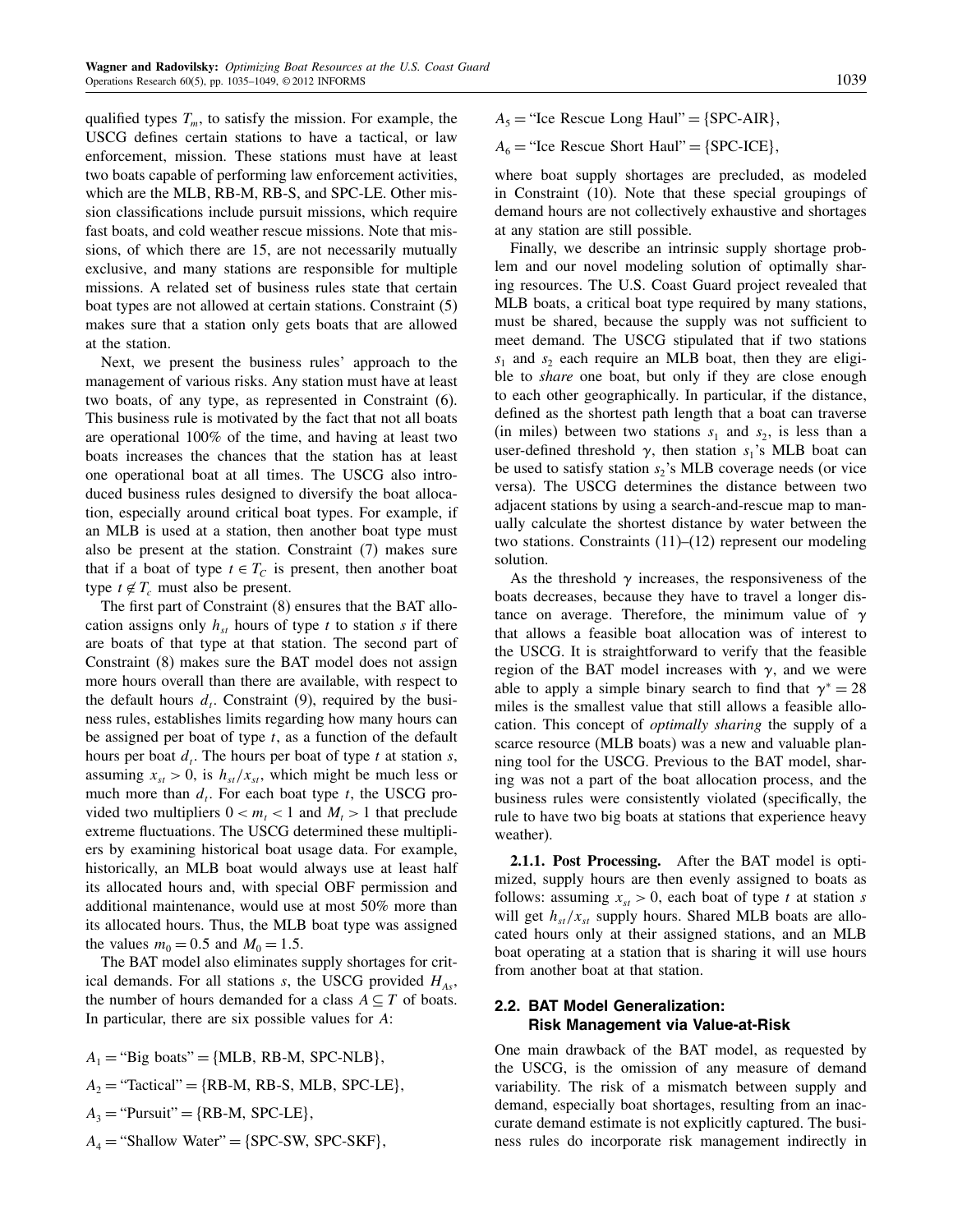two ways. First, supply variability is addressed by requiring each station to have at least two boats (Constraint (6) in the BAT model formulation), motivated by the fact that boats are not available 100% of the time. Indeed, each boat type has a capability rate, essentially a likelihood of being operational, ranging from 76% to 85%; requiring at least two boats results in a station having an operational boat at least 94.2%  $(= 1 - (1 - 0.76)^2)$  of the time. Second, high demand variability exists at a small number of stations (to remain unnamed at USCG request), and the USCG compensates by increasing the point estimate of demand to induce a "safety stock" of boat hours at the station. More specifically, the USCG will update the demand estimate  $H_s$  according to a trend analysis; i.e., if historical demand is trending strongly, the demand estimate (an average) is updated according to the trend analysis. However, in contrast to the USCG's approach to modeling supply uncertainty, this trending method does not utilize any quantitative measure of uncertainty and this section presents our generalization of the BAT model to incorporate demand uncertainty, as measured by a standard deviation, more rigorously.

Our approach combines the financial concept of valueat-risk (VAR) and techniques of robust optimization. Traditionally, VAR is utilized in financial applications and is defined as the minimum value  $\theta$ , where the probability of a loss greater than  $\theta$  is at most a user-defined confidence level  $\epsilon$ ; see Hull (2000) for further financial details. While VAR constraints are equivalent to chance constraints (see Sarykalin et al. 2008), the VAR parameters  $\theta$  and  $\epsilon$  allow us to conveniently describe user-defined risk tolerances, in the form of an acceptable yearly boat shortage  $\theta$  at a station and a corresponding acceptable likelihood  $\epsilon$  that the shortage limit is breached. For example, the manager at a boat station is willing to accept only at most a probability  $\epsilon =$ 0.05 of a shortage of at least 500 hours ( $\theta = 500$ ). Robust optimization allows us to avoid dependence on specific distributions of demand, and our user-defined risk tolerances must be satisfied for all distributions with a given mean and standard deviation. Finally, the combination of value-at-risk and robust optimization allows users to incorporate demand uncertainty without increasing the complexity of the BAT model—it remains a linear integer program, as opposed to a quadratic one.

**2.2.1. Modeling Approach.** Let  $S<sub>uncertain</sub>$  denote the set of stations that do not have an accurate point forecast. The choice of  $S<sub>uncertain</sub>$  can reflect actual limitations of forecasting ability or can instead depend on the importance of avoiding shortages at certain important stations (i.e., near highly populated cities at risk of terrorist attacks).

We model each  $H_s$ ,  $s \in S_{\text{uncertain}}$ , as a random variable with a mean of  $\mu_s$  and a standard deviation of  $\sigma_s$ . However, we assume that the distribution of  $H<sub>s</sub>$  is not known. Indeed, insufficient data at the USCG precluded an accurate estimation of the demand distribution for all stations.

A benefit of our modeling approach is that demand forecasting can be accomplished via only two numbers  $(\mu_s, \sigma_s)$ rather than a complete probability distribution, the determination of which is a more daunting task in practice.

The risk of a boat shortage forms the core of USCG risk management. The shortage (random variable) at station  $s \in S_{\text{uncertain}}$  is defined as  $H_s - \sum_{t \in T} h_{st}$ . To better manage these shortages, our modeling approach utilizes two user-defined parameters per station. The threshold parameter  $\theta_s > 0$  represents an upper limit of acceptable shortage hours, and  $\epsilon_{s} \in (0, 1)$  represents the acceptable likelihood that the upper limit is breached; in probabilistic terms,  $\mathbf{P}(H_s - \sum_{t \in T} h_{st} \geq \theta_s) \leq \epsilon_s$ . Because a distribution is not prescribed, we require that the definitions of  $\theta_s$  and  $\epsilon_s$  hold for all distributions  $F$  of  $H_s$  that have the given mean and standard deviation. Mathematically,

$$
\max_{F \sim (\mu_s, \sigma_s)} \mathbf{P}\bigg(H_s - \sum_{t \in T} h_{st} \geq \theta_s\bigg) \leq \epsilon_s \quad \forall s \in S_{\text{uncertain}},\tag{14}
$$

where  $\max_{F \sim (\mu_s, \sigma_s)}$  represents the maximum over all distributions F with a mean of  $\mu_s$  and a standard deviation of  $\sigma_s$ . In other words, a planner can guarantee that the shortage at station s will be at most  $\theta_s$  with at least  $(1 - \epsilon_s)$  probability, for any valid distribution  $F$ . These are robust value-at-risk (VAR) constraints, where the "value" is the shortage of supply at a given station and the "risk" is the probability of a shortage exceeding a predetermined threshold.

The inherent conservatism of this approach is indeed desirable in today's society, which is vulnerable to lowprobability, high-impact events. Furthermore, there is no assumption of independence among the  $H_s$  random variables. Indeed, the worst-case distribution is determined by considering all distributions with the given mean and standard deviation, including those marginal distributions that are dependent on other stations' random variables.

Finally, note that there are a number of ways to generate the parameters discussed in this section. The two-point forecast  $(\mu_s, \sigma_s)$  can be generated using historical data. If data are limited,  $\mu_s$  can represent a qualitative estimate of demand and  $\sigma_s$  is chosen to represent the confidence in that estimate (i.e., low values of  $\sigma_s$  for high confidence). The parameter  $\theta_s$  will clearly depend on the station s and its assigned missions. Critical missions, such as law enforcement, would require a lower threshold  $\theta_s$ , whereas less critical missions, such as general patrol, might allow a higher threshold. The  $\epsilon$ , parameters depend on the risk tolerances of a decision maker but are generally equal to  $1\% - 5\%$ ; e.g., see Pearson (2002).

2.2.2. Linearizing the Constraints. We next show that Constraint (14) can be represented using linear inequality constraints, which facilitate their incorporation into the BAT model. We employ the following one-sided version of the Chebyshev inequality for a random variable Y with mean  $\mu$ , variance  $\sigma^2$ , and constant  $\delta > 0$ :

$$
\mathbb{P}(Y \geqslant (1+\delta)\mu) \leqslant \frac{\sigma^2}{\sigma^2 + \mu^2 \delta^2}.
$$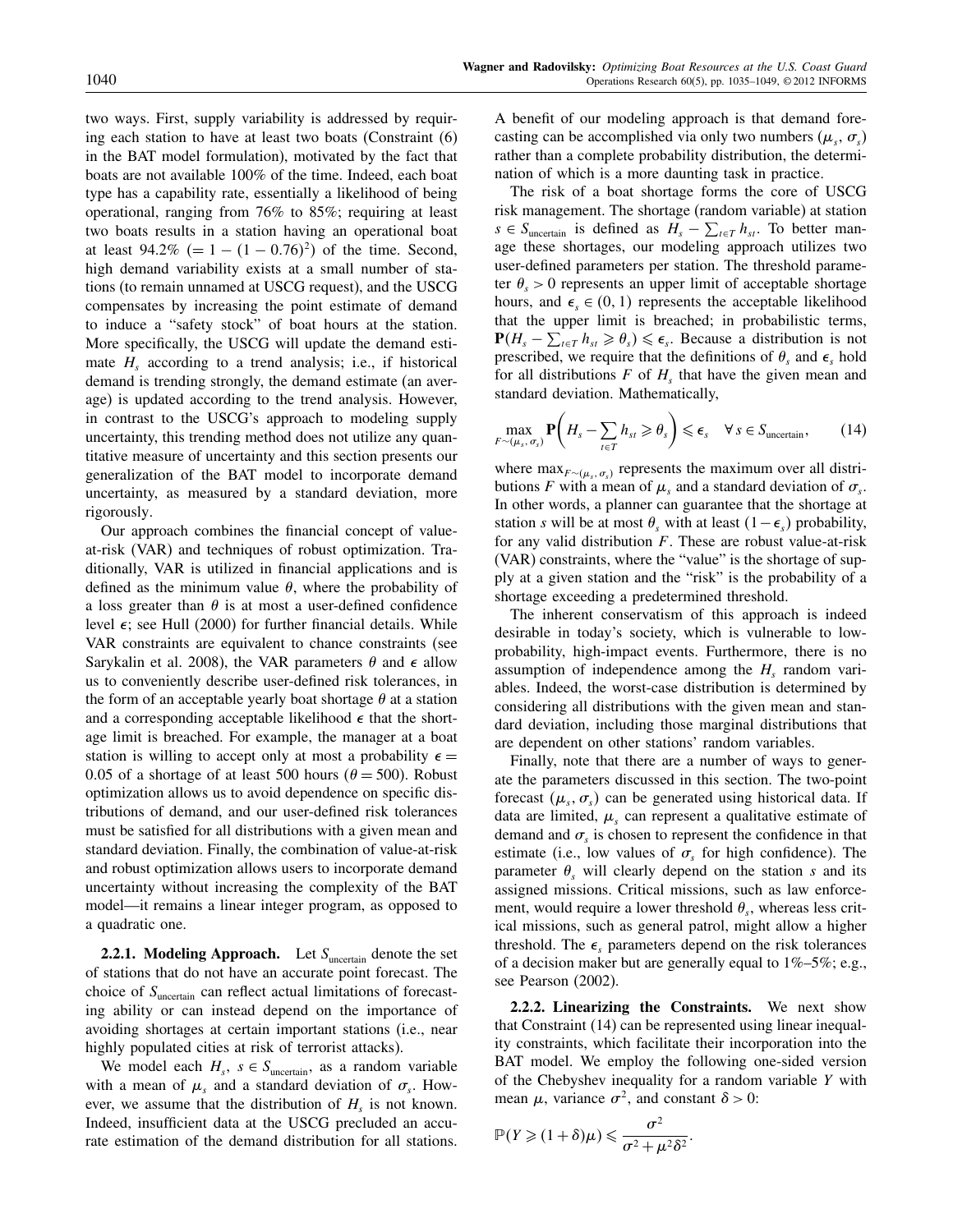Note that this inequality is tight in the sense that for any  $\delta > 0$ , there exists a distribution F for Y, with the given mean  $\mu$  and standard deviation  $\sigma$ , such that  $\mathbb{P}(Y \geq$  $(1+\delta)\mu$  =  $\sigma^2/(\sigma^2 + \mu^2 \delta^2)$ . We apply the Chebyshev inequality to the probability expression in the left-hand side of Constraint (14) with  $\delta = (\theta_s + \sum_{t \in T} h_{st} - \mu_s)/\mu_s$  to see that

$$
\mathbb{P}\left(H_s \geq \theta_s + \sum_{t \in T} h_{st}\right) \leq \frac{\sigma_s^2}{\sigma_s^2 + (\theta_s + \sum_{t \in T} h_{st} - \mu_s)^2},
$$
  
s \in S<sub>uncertain</sub>. (15)

Because the Chebyshev inequality is tight, requiring that the right-hand side of Constraint (14), namely  $\epsilon_s$ , be greater than or equal to the right-hand side of Inequality (15) gives us

$$
\theta_s + \sum_{t \in T} h_{st} \ge \mu_s + \sigma_s \sqrt{\left(\frac{1}{\epsilon_s} - 1\right)}, \quad \forall s \in S_{\text{uncertain}}, \tag{16}
$$

a linear inequality that is equivalent to Constraint (14). Intuitively, this constraint states that the available supply hours (sum of acceptable shortage and assigned hours) must be sufficient to cover at least a user-defined standard deviation multiple above the mean demand.

2.2.3. Incorporating Value-at-Risk Constraints Into the BAT Model. To add the value-at-risk constraints, some changes to the BAT model are required. First, objective function (1) must be modified. For  $s \in S_{\text{uncertain}}$ , the first component of the original objective function is  $|\sum_{t \in T} h_{st} - H_s|$ , a random variable. In these expressions, we replace the random variable  $H_s$  with its mean  $\mu_s$ , which results in a new objective function:

$$
w_1 \bigg( \sum_{s \in S \setminus S_{\text{uncertain}}} \left| \sum_{t \in T} h_{st} - H_s \right| + \sum_{s \in S_{\text{uncertain}}} \left| \sum_{t \in T} h_{st} - \mu_s \right| \bigg) + w_2 \sum_{s \in S} \sum_{t \in T} y_{st} + w_3 \sum_{s \in S} \sum_{t \in T} \left( f_t x_{st} + v_t h_{st} \right).
$$
 (17)

Note that the  $H_s$  parameters appear nowhere else in the deterministic model previously described; the specific demands in Constraint (10) are still known, as they are absolute lower bounds on demand. Second, we add the VAR Constraint (16) to the BAT model; all other Constraints  $(2)$ – $(13)$  in the formulation remain the same. The BAT model that incorporates both these changes is denoted the BAT-VAR model.

# 3. Implementation and Impact of the BAT Model

In this section we report on the practical implementation and impact of the model presented in §2.1. The model generalization in §2.2 is the subject of a current ongoing project and has not yet been implemented.

As mentioned previously, the USCG requested that we implement the BAT model in Excel, which is the Coast Guard's standard tool for managing and planning boat resources and their allocations. In particular, we utilized Frontline Systems' Premium Solver Platform for Excel V9.5 and Standard Large-Scale LP Solver Engine V9.0 Windows as the optimization engine. To streamline and ease the implementation and utilization of the BAT model with these software packages, we developed an Excel-based decision support system (DSS) .

The DSS allows a BAT user to modify all parameters in Table 1, as well as general and specific demand hours  $(H<sub>s</sub>$  and  $H<sub>As</sub>$ ). However, for the duration of the project, these parameters remained fixed at the values listed in Table 1. The user can also modify the importance of each optimization's criteria—minimum deviation of demanded and supplied hours, minimum number of boat types per station, and total allocation cost—by varying their respective weights in the BAT model objective. Once the BAT model is optimized, the DSS will display the optimal number of boats of various types at each station, respective amount of boat hours to be allocated to each boat and performance metrics.

For training the USCG users on how to apply the BAT model and its Excel-based DSS, we have developed a technical manual—the BAT User's Guide. This guide provides a detailed description of the BAT model, its input requirements, and output results. The guide also presents a step-by-step implementation process and offers in-depth instruction on using the DSS. With the help of the BAT User's Guide, operations research specialists were able to quickly implement the BAT model and start utilizing it.

#### 3.1. USCG Implementation

The BAT model described in §2.1 is currently being utilized by the platform division (PD) of the USCG's Office of Boat Forces (OBF) for optimizing boat allocations among the boat stations. A PD group, consisting of four civilian and military personnel with operations research training, is the primary BAT model user and program manager for all USCG boats. This PD group directly communicates with district boat managers, who are in charge of boat allocations in their own districts. The PD is also responsible for coordinating the rearrangement of boats, which is accomplished through the issuance of formal military messages to the districts. Finally, each station has a boat office that communicates directly with its district manager.

The USCG-defined benchmark for evaluating the BAT model is the original USCG boat allocation for 2010–2015, which we denote as the original allocation. This allocation was created in September 2009 to incorporate the replacement of UTB boats, which are over 40 years old, with new RB-M boats. The USCG has a contract to have 30 new RB-M boats delivered each year from 2010 through 2015, which motivates the 2010–2015 time frame. From a modeling perspective, the final 2015 number of RB-M boats and all other boat numbers are essentially fixed, barring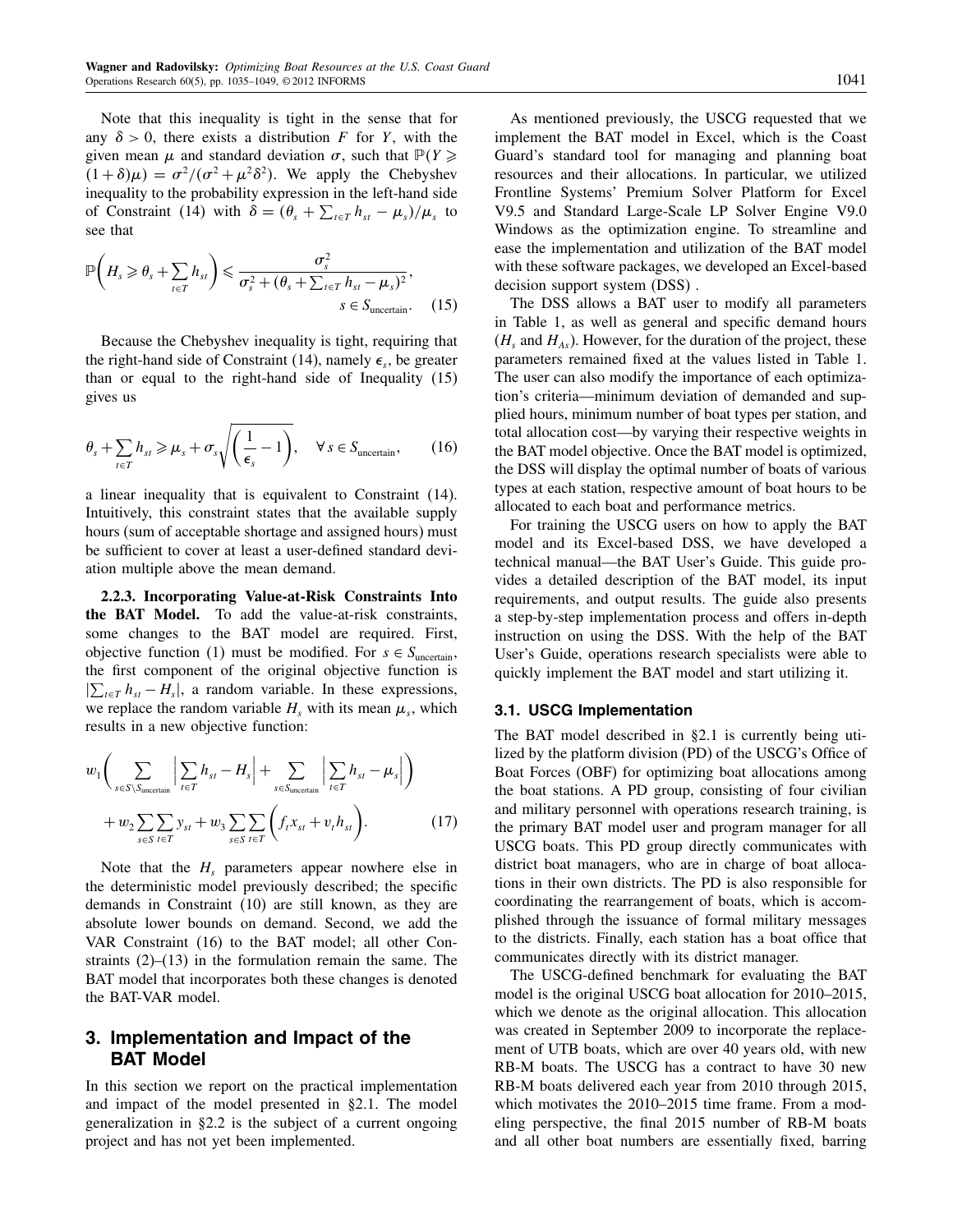another September 11th type event (the USCG significantly increased their boat numbers after 9/11).

After optimizing the BAT model, we created the recommendations for the OBF on boat allocations, which we denote as the BAT allocation. These recommendations were utilized by the OBF to create a new boat allocation, denoted the implemented allocation, to replace the original allocation. The reasons for the differences between the BAT and implemented allocations are discussed below in §3.4. Boat re-assignments, prescribed by the implemented allocation, started in 2010. The USCG is planning a six-year implementation, a domino process dictated by the deliveries of new RB-M boats. In 2010, the USCG received 30 new RB-M boats, which were delivered to stations according to the implemented allocation; when a station receives a new RB-M, the station's remaining boat allocation is updated according to the implemented allocation. The USCG expects 80% of the implemented allocation to be completed by the end of 2012, 90% by the end of 2013 and 100% by 2015. The large jump in completion percentage in 2012 is due to the default hours per boat  $d_t$ , being relaxed to implement the variable assignment hours  $h_{st}$ . Finally, the major boat reallocation due to the BAT model, consisting of at least 30 boat changes per year (i.e., delivery of RB-M boats and corresponding changes), is much larger than historical reallocations, which occurred due to station officers' requests with the OBF and consisted of six changes per year, on average.

#### 3.2. Internal Resistance

Within the USCG, there was some resistance to the changes brought about by the BAT model. Occasionally, a station officer or district manager will desire to allocate boats differently than the implemented allocation. This situation usually occurs due to the conflict between centralized and decentralized decision making. For example, a station manager will want the best boat  $X$  to meet his mission while the central OBF authority states that boat  $Y$ , which might not be the best, is still sufficient for the mission. As another example, some station officers wanted to have both an MLB and RB-M at the same station, which is precluded by the official USCG Business Rules. Another issue is that some district managers and station officers would prefer to keep standard hours defined for each boat type as opposed to the more rigorous variable hours suggested by the BAT model. According to the OBF, conservatism, resistance to change and additional workload (i.e., tracking hourly boatspecific assignments) drive this reluctance. Finally, the OBF stated that only a small number of stations attempted to diverge from the official results, and most comply with the recommendations.

The OBF considers it a responsibility to educate the district and station personnel that the allocations must follow the business rules, as embodied in the BAT model. The OBF is also willing to listen to these managers and officers, and incorporate their suggestions, if possible, into the model. For example, some station managers will argue for a larger boat type than that assigned to them, because of "trailer" requirements, which are not incorporated into the BAT Model. These requirements mean that a small boat will be hitched as a trailer to a larger boat for transportation across long distances. Consequently, if some resistance is well reasoned, the OBF will make minor changes to the boat allocation.

#### 3.3. Performance Metrics

We developed the following 10 performance metrics to quantify and compare the boat allocation improvements in the BAT and implemented allocations over the original allocation. We utilize the notation  $1\{E\}$  to indicate whether an expression E is true or not (i.e.,  $1\{E\} = 1$  if E is true and  $1{E} = 0$  if E is false). Also, recall that there are a total of 178 USCG stations. Finally, note that these metrics are generally designed to measure how well the supply of boats, as embodied by the  $x_{st}$  and  $h_{st}$  variables, match the stations' demand of hours  $H_s$ , which are USCG-supplied parameters exogenous to the BAT model. Furthermore, these metrics mirror traditional metrics that the USCG utilized to evaluate their past boat allocations and were created at the USCG's request.

P1: Total size of utilized boat fleet

$$
\triangleq \sum_{s \in S} \sum_t x_{st}.
$$

P2: Percentage of stations with excess hours

$$
\triangleq \frac{\sum_{s\in S} \mathbf{1}\{\sum_{t\in T} h_{st} > H_s\}}{178}.
$$

P3: Percentage of stations with a shortage of hours

$$
\triangleq \frac{\sum_{s\in S} \mathbf{1}\{H_s > \sum_{t\in T} h_{st}\}}{178}.
$$

P4: Average excess hours per station with an excess

$$
\triangleq \frac{\sum_{s\in S}\left(\sum_{t\in T}h_{st}-H_s\right)\mathbf{1}\left\{\sum_{t\in T}h_{st}>H_s\right\}}{\sum_{s\in S}\mathbf{1}\left\{\sum_{t\in T}h_{st}>H_s\right\}}.
$$

P5: Average shortage hours per station with an shortage

$$
\triangleq \frac{\sum_{s\in S} (H_s - \sum_{t\in T} h_{st}) \mathbf{1}\{H_s > \sum_{t\in T} h_{st}\}}{\sum_{s\in S} \mathbf{1}\{H_s > \sum_{t\in T} h_{st}\}}.
$$

P6: Percentage of stations with more than two boat types

$$
\triangleq \frac{\sum_{s\in S} \mathbf{1}\{\sum_{t\in T} y_{st} > 2\}}{178}.
$$

P7: Average number of boat types per station

.

$$
\triangleq \frac{\sum_{s \in S} \sum_{t \in T} y_{st}}{178}
$$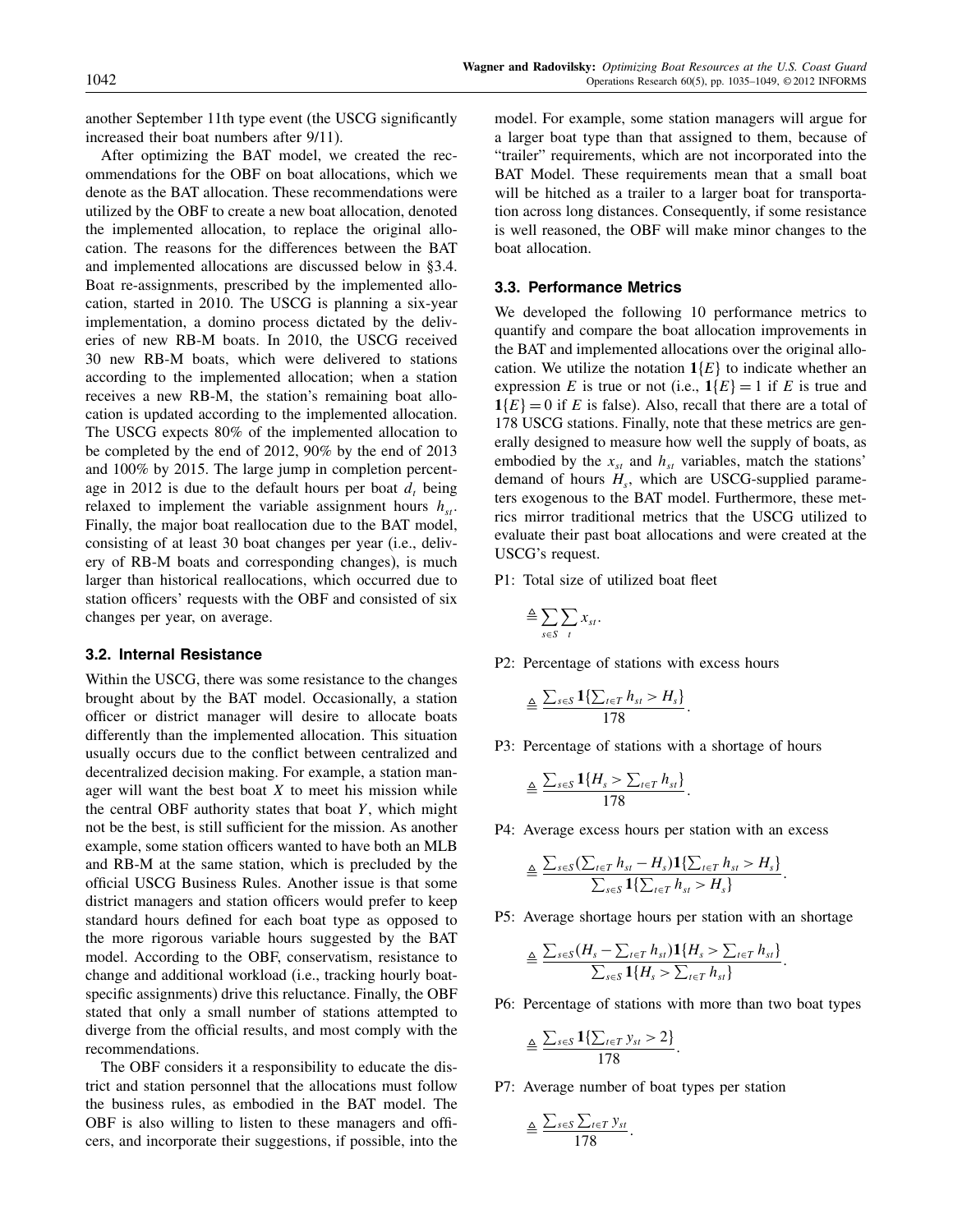| Boat type      | Original<br>allocation | <b>BAT</b> allocation | Implemented<br>allocation |
|----------------|------------------------|-----------------------|---------------------------|
| <b>MLB</b>     | 106                    | 102                   | 102                       |
| <b>SPC-NLB</b> | 3                      | 2                     | 3                         |
| <b>SPC-HWX</b> | 4                      |                       | 4                         |
| $RB-M$         | 166                    | 166                   | 158                       |
| $RB-S$         | 360                    | 208                   | 318                       |
| <b>RBS-AUX</b> | 10                     | 10                    | 10                        |
| <b>SPC-LE</b>  | 33                     | 26                    | 20                        |
| <b>SPC-SW</b>  | 47                     | 47                    | 47                        |
| <b>SPC-AIR</b> | 8                      | 8                     | 12                        |
| <b>SPC-ICE</b> | 0                      | 24                    | 0                         |
| <b>SPC-SKF</b> | 67                     | 29                    | 42                        |
| <b>Totals</b>  | 804                    | 622                   | 716                       |

Table 2. Differences between original, BAT, and implemented allocations.

P8: Fleet operating cost

$$
\triangleq \sum_{s \in S} \sum_{t \in T} (f_t x_{st} + v_t h_{st}).
$$

- P9: Capacity utilization  $\triangleq$ (supply utilized)/(supply available): —Supply available  $\triangleq \sum_{t \in T} d_t B_t$ .
	- —Supply utilized  $\triangleq$  supply available excess hours: ∗Original USCG allocation, excess hours
		- $\triangleq \sum_{s\in S} (\sum_{t\in T} d_t x_{st} H_s) \mathbf{1} \{\sum_{t\in T} d_t x_{st} > H_s\}.$ ∗BAT allocation, excess hours

$$
\triangleq \sum_{s\in S} (\sum_{t\in T} h_{st} - H_s) \mathbf{1} \{ \sum_{t\in T} h_{st} > H_s \}.
$$

P10: Demand shortfall rate  $\triangleq$  (shortage hours)/(total demand hours):

—Total demand hours  $\triangleq \sum_{s \in S} H_s$ . ∗Original USCG allocation, shortage hours  $\triangleq \sum_{s\in S} (H_s - \sum_{t\in T} d_t x_{st}) \mathbf{1}_{\{H_s > \sum_{t\in T} d_t x_{st}\}.$ ∗BAT allocation, shortage hours  $\triangleq \sum_{s\in S} (H_s - \sum_{t\in T} h_{st}) \mathbf{1} \{H_s > \sum_{t\in T} h_{st}\}.$ 

## 3.4. Discussion of the BAT Model's Impact

The practical impact of the model is significant. In Table 2, we summarize the composition of the boat fleets in the original allocation, the BAT allocation, using the USCG defined weights  $w_1 = 0.95$  and  $w_2 = w_3 = 0.025$ , and the implemented allocation.

Focusing on the original and implemented allocation columns of Table 2, we see a significant decrease in the number of many types of boats (e.g., RB-S, SPC-LE, SPC-SKF) utilized in the field. The reason for these decreases is primarily the BAT model's ability to assign optimal supply hours to boats  $(h_{st})$  rather than using the default hours  $(d_t)$ . This greater planning flexibility allows many boats to satisfy more demand hours, reducing the required number of boats. Therefore, the hourly assignment variables  $h_{st}$  not only allowed a better match of supply and demand, but they also resulted in a reduction of the number of boats required. These improvements clearly depend on the values of  $m_t$ and  $M_t$ ,  $t \in T$ , which determine how far a boat's allocation

of hours differs from the default hours  $d_t$ . Decreasing  $m_t$ and/or increasing  $M_t$ , will result in a better match of supply and demand and an even smaller fleet size. Therefore,  $m_t$ should be as small as possible and  $M_t$  as large as possible to maximize the impact of the BAT model. Extending these parameters beyond their derivation from boat-specific historical data (c.f., §2.1), which describes suboptimal boat behavior, will increase planning flexibility and result in a better match of supply and demand, with fewer boats.

Next, we discuss the discrepancies between the BAT and implemented allocations in Table 2. The USCG modified the BAT allocation for approximately 25% of the stations, which increased the necessary fleet size by 15%. Many of the changes in the implemented allocation were minor and resulted from station-specific conditions that the BAT model did not incorporate. The reasons for many of these changes were related to the degree of heavy weather or sea roughness a station receives. In the BAT model, a station that experiences heavy weather is assigned a "big boat," such as an MLB or RB-M (c.f., definition of set  $A_1$ , in §2.1). However, the BAT model does not differentiate between the degrees of heavy weather a station experiences, or the different capabilities of the boat types to handle these degrees. As a result, the USCG replaced MLBs at certain stations with RB-Ms, and at other stations the opposite occurred. The overall reduction in RB-M boats is also a result of the "degree" of heavy weather a station experiences, where the expensive RB-M is replaced with a cheaper RB-S, at eligible stations. We suggested to the USCG to create a new business rule that would address the degree of heavy weather or sea roughness, incorporate this rule into the BAT model, and then re-optimize the boat allocations. However, rather than increase the complexity of the BAT model, the USCG preferred to tweak the final allocation using these considerations.

Two major differences between the BAT and implemented allocations are substantial increases in the number of RB-S boats (53% increase) and SPC-SKF boats (45% increase). The increase in RB-S boats is mainly due to a readiness rule that was implemented by the USCG after the BAT model was delivered. In particular, each RB-S boat is historically operational 80% of the time (the 20% reflecting maintenance time), but the USCG stipulated that a large class of stations must have an operational RB-S boat available 99.0% of the time. Since this new RB-S constraint was not incorporated into the BAT model, additional RB-S boats were required at a multitude of stations, resulting in this discrepancy between the BAT and implemented allocations. SPC-SKF boats, on the other hand, are primarily used to respond to flood events, which are unpredictable. The modification of SPC-SKF assignments reflects realtime information about flood potential at different areas; indeed, the allocation of SPC-SKF boats can change at any time. In fact, due to the unpredictable nature of flooding, the USCG debated about the inclusion of the SPC-SKF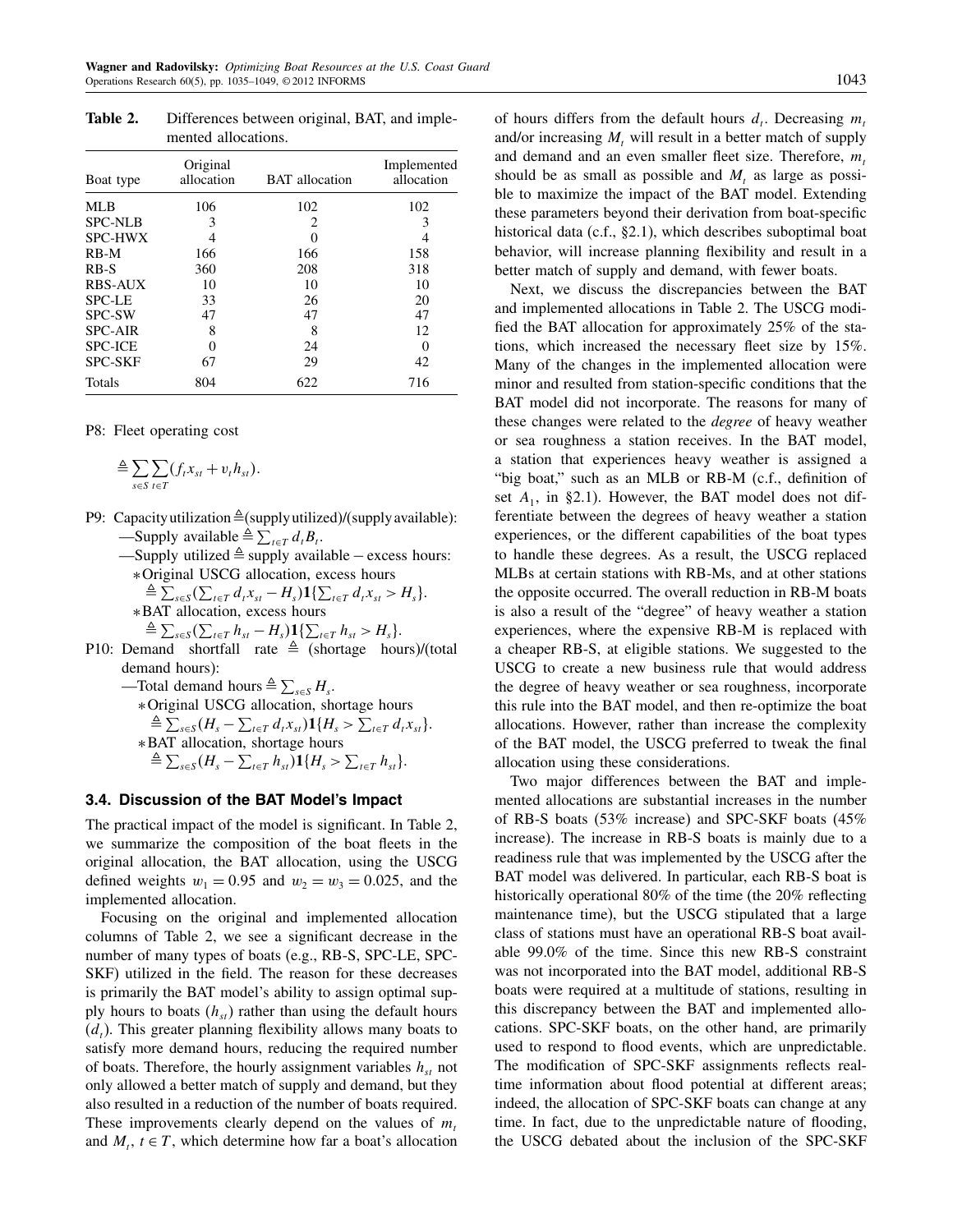|                                                                 | Original<br>allocation | <b>BAT</b><br>allocation | Implemented<br>allocation |
|-----------------------------------------------------------------|------------------------|--------------------------|---------------------------|
| P1: Total size of utilized boat fleet                           | 804                    | 622                      | 716                       |
| P2: Percentage of stations with excess hours $(\%)$             | 61.2                   | 1.7                      | 41.6                      |
| P3: Percentage of stations with a shortage of hours $(\%)$      | 38.8                   | 0.0                      | 1.1                       |
| P4: Average excess hours per station with an excess             | 556.3                  | 102.0                    | 209.8                     |
| P5: Average shortage hours per stations with a shortage         | 563.1                  | 0.0                      | 70.0                      |
| P6: Percentage of stations with more than two boat types $(\%)$ | 37.6                   | 30.9                     | 30.9                      |
| P7: Average number of boat types per station                    | 3.1                    | 2.3                      | 2.2                       |
| $P8$ : Fleet operating cost $(\$)$                              | 45,648,887             | 43,379,851               | 43,541,610                |
| P9: Capacity utilization $(\%)$                                 | 85.3                   | 99.0                     | 96.2                      |
| P10: Demand shortfall rate $(\%)$                               | 9.90                   | 0.00                     | 0.04                      |

Table 3. Performance metrics for BAT model.

boat type into the BAT model, ultimately favoring inclusion. Finally, the USCG did make one major change to the BAT model recommendations: the SPC-ICE boat type was eliminated from the implemented allocation, as the "ice rescue short haul" missions (set  $A_6$ ) are now being satisfied by nonboat resources. Overall, to avoid increasing the complexity of the BAT model, the USCG decided to adjust the boat allocations rather than incorporate the new changes into the model and then re-optimize it.

In Table 3, we summarize the performance metrics P1–P10 obtained from the original, BAT, and implemented allocations. We first compare the implemented and original allocations. Most notably, the implemented allocation, based heavily on the BAT allocation, substantially improves the performance metrics when compared with the original allocation. Because the total required fleet size decreased by 88 boats in the implemented allocation versus the original allocation, the performance metrics show that the boats are now being utilized more effectively, with respect to the three objectives of the BAT model. First, the mismatch between supply and demand is significantly improved. Indeed, there is a substantial reduction in the percentage of stations with shortage or excess hours, and the average amount of shortage or excess hours per station is also extensively reduced; the greatest improvements are for the shortage Metrics P3 and P5. Second, the percentage of stations with more than two boat types and the average number of boat types per station have a healthy reduction in the implemented allocation as compared with the original allocation (Metrics P6 and P7). Third, the cost savings are 4.6% (Metric P8), albeit lower than that of the fleet reduction (10.9%). This was because the fleet operating cost's decrease is associated with a reduction in the total fixed cost  $\sum_{s \in S, t \in T} f_t x_{st}$ , which depends on the number of boats. At the same time, the fleet operating cost's reduction is not affected by the total variable cost  $\sum_{s \in S, t \in T} v_t h_{st}$ , which depends only on the assigned number of supply hours  $h_{st}$ , and not the fleet size changes.

The increase in capacity utilization (Metric P9) signifies that the implemented allocation is more effectively using a smaller fleet of boats; in other words, waste is significantly reduced. The drastic reduction in the demand shortfall rate

(Metric P10) substantially increases the USCG's service level. Almost all, as opposed to 90 out of 100, USCG customers will be served. As a result of the BAT model, there is substantially less need to cancel patrols or operate a boat longer than its maintenance schedule prescribes, and there will almost always be a boat ready to assist distressed swimmers and boaters.

Comparing the performance metrics of the implemented and BAT allocations, we need to point out that the USCG modification of the BAT allocation, that substantially increased RB-S and SPC-SKF boat numbers, resulted in considerably higher excesses of boat hours (c.f., Metrics P2 and P4). However, the remainder of the metrics stayed relatively unchanged. Therefore, the USCG changes did not deteriorate the BAT model's impact on the boat allocations.

Practically speaking, the USCG can easily reduce the fleet size by selling unneeded boats through auctions, or as gifts to other governmental agencies; older boats are simply turned into scrap. For the few boat types where an increase is recommended (e.g., SPC-AIR), the USCG does have funds to purchase additional boats, but must follow specific procedures in the Department of Homeland Security's Acquisition Manual and the USCG's Major System Acquisition Manual, which implement the U.S. Government's Federal Acquisition Regulations.

Finally, the USCG regards the BAT model as a very important source of information because it (1) formally models a set of official USCG Business Rules that dictate feasible boat allocations, (2) establishes the assignment of variable hours to boats, especially the ones in high demand and low supply, (3) provides the optimal number of boats of each type at each station, and (4) optimally shares the limited supply of MLB boats. Indeed, comments from station officers have indicated that the partial allocation implemented in 2010–2011 has already resulted in the ability to "achieve the same results using less resources," as well as an observed reduction in maintenance costs. Furthermore, despite the modification of the BAT allocation, the USCG stated "the spirit of the model is being implemented." Consequently, the practical impact of this project closely mirrors the impact of the BAT allocation solution.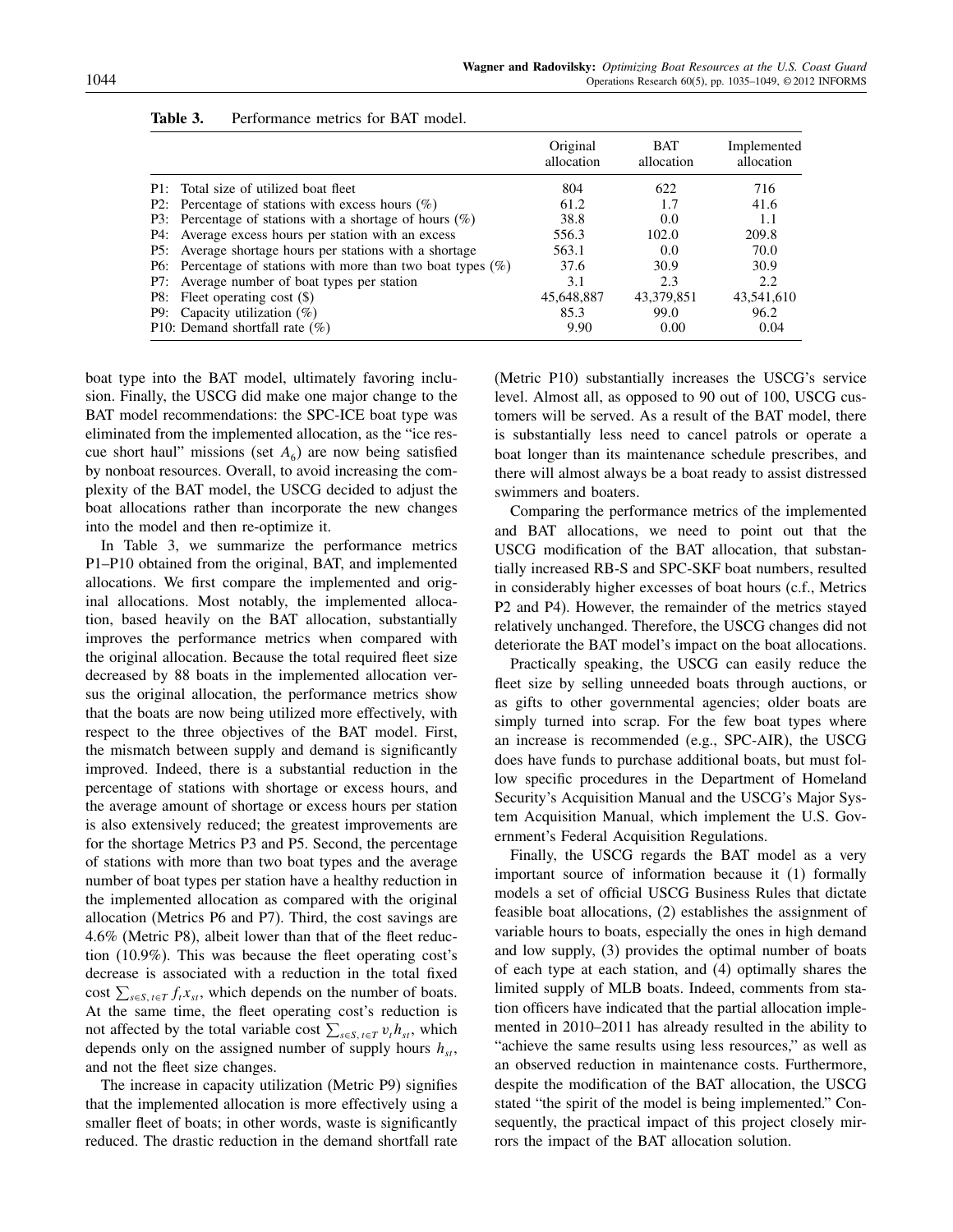| Table 4.                                                     | Effect of varying $\gamma$ . |               |               |               |
|--------------------------------------------------------------|------------------------------|---------------|---------------|---------------|
|                                                              | $\gamma^* = 28$              | $\gamma = 40$ | $\gamma = 50$ | $\gamma = 75$ |
| $\sum_{s \in S} \left  \sum_{t \in T} h_{st} - H_s \right $  | 306                          | 306           | 308           | 308           |
| $\sum \sum y_{st}$<br>$s \in S$ $t \in T$                    | 409                          | 408           | 409           | 408           |
| $\sum (f_t x_{st} + v_t h_{st})$ (\$)<br>$s \in S$ $t \in T$ | 43,379,851                   | 43, 360, 108  | 43,330,395    | 43, 315, 781  |

# 4. Computational Experiments

In this section, we discuss the results of a series of computational experiments to better understand the BAT model and its BAT-VAR generalization.

#### 4.1. Parametric Analysis of the Effect of  $\gamma$

We begin by studying the effect of  $\gamma$ , the threshold in miles for allowing MLB boats to be shared between two stations, on the BAT model's recommendations. As previously noted, the USCG wanted to know the smallest value of  $\gamma$ that would still allow a feasible allocation, since a small value of  $\gamma$  allows for high responsiveness of the shared boats. Recall that  $\gamma^* = 28$  miles, the minimum value for which there exists a feasible boat allocation. We now vary  $\gamma$  to study its effect on the BAT allocation. We consider  $\gamma \in$  $\{40, 50, 75\}$  in addition to  $\gamma^*$ ; higher values are not realistic as the response time of a shared MLB boat would be unacceptably high. We utilize the USCG prescribed weights of  $w_1 = 0.95$ ,  $w_2 = w_3 = 0.025$  and report, in Table 4, on the values of the three terms of objective function (1): (1) deviation of the overall supply of hours from overall demand of hours, (2) the number of types of boats at each station, and (3) total fleet operating cost.

Despite augmenting the feasible region of the BAT model, increasing values of  $\gamma$  do not significantly affect any of the three objective values. Not surprisingly, the boat allocations are essentially the same regardless of the value of  $\gamma$ . Intuitively, MLB sharing achieves model feasibility, by making sure an MLB is accessible when needed but does not substantially contribute to optimizing the objective function, which is primarily driven by the hourly assignments  $h_{st}$ . Therefore, increasing  $\gamma$  has little quantifiable value, and thus it is well justified that the USCG is interested in finding the minimum value of  $\gamma$  (for which a feasible solution exists) in order to increase responsiveness.

Next, we study how the optimized parameter  $\gamma^*$  behaves as we change the available number  $B_0$  of the MLB boats. Recall that the motivation for sharing MLB boats, and the

**Table 5.** Effect of available number of MLB boats  $B_0$ on  $\gamma^*$ .

| MLB boats $B_0$                 | 96                             | 101 106 111 116 121 126 |  |     |  |
|---------------------------------|--------------------------------|-------------------------|--|-----|--|
| Sharing<br>threshold $\gamma^*$ | Infeasible $31 \t28 \t27 \t21$ |                         |  | -14 |  |

definition of  $\gamma$ , stemmed from an intrinsic shortage of MLB boats. In Table 5 we present values of  $\gamma^*$ , determined using a simple binary search, for increasing values of  $B_0$ ; the current BAT model values are in bold.

Note that in the vicinity of the currently available number of MLB boats  $B_0 = 106$ , i.e.,  $101 \le B_0 \le 111$ , the value of  $\gamma^*$  is rather insensitive to changes in  $B_0$ . However, as  $B_0$  is increased beyond 116, the threshold  $\gamma^*$  drops very quickly. While small changes (i.e.,  $\pm 5$  boats) in the available number of MLB boats do not substantially change  $\gamma^*$ , and consequently the BAT model results, larger changes in  $B_0$  require a new approach to the boat allocation. Indeed, an increase of 20 MLB boats eliminates the need for sharing, while a decrease of 10 boats renders sharing infeasible. Overall, the USCG found the results presented in Table 5 to be quite useful for identifying the range of MLB boat numbers that allow feasible boat sharing.

USCG policy, which dictates maximum tolerable response times, should be discussed with these results in mind. A target response time for MLB boats implicitly determines a target value of  $\gamma^*$ , and our results indicate the number of MLB boats needed. For example, a 25% reduction in  $\gamma^*$  is achieved by adding 10 more MLB boats to the existing 106. Note that, for 5 more boats, or a total of 15 additional MLB boats, the response time is reduced 50%. The nonlinear relationship between the available number of MLB boats  $B_0$  and threshold  $\gamma^*$ , namely increasing marginal returns, should be included in any discussion of USCG policy on MLB response times.

## 4.2. Parametric Analysis of Objective Function Components

Up to this point, we have presented the official improvements with the weights set at  $w_1 = 0.95$  and  $w_2 = w_3 = 0.95$  $0.025$ . In this section we quantify the trade-offs in the different objective function components as the weights change. In particular, we compare the components pairwise. This analysis was partially motivated by a USCG request to demonstrate the flexibility of the BAT model. In addition, this analysis was utilized to identify the weights  $(w_1 = 0.95$  and  $w_2 = w_3 = 0.025)$  used in previous sections.

In Figure 1, we eliminate the hours  $\sum_{s \in S} |\sum_{t \in T} h_{st} - H_s|$ objective by setting  $w_1 = 0$  and quantify the tradeoff between the boat-type  $\sum_{s \in S} \sum_{t \in T} y_{st}$  and cost  $\sum_{s \in S} \sum_{t \in T} (f_t x_{st} + v_t h_{st})$  objectives. In particular, we vary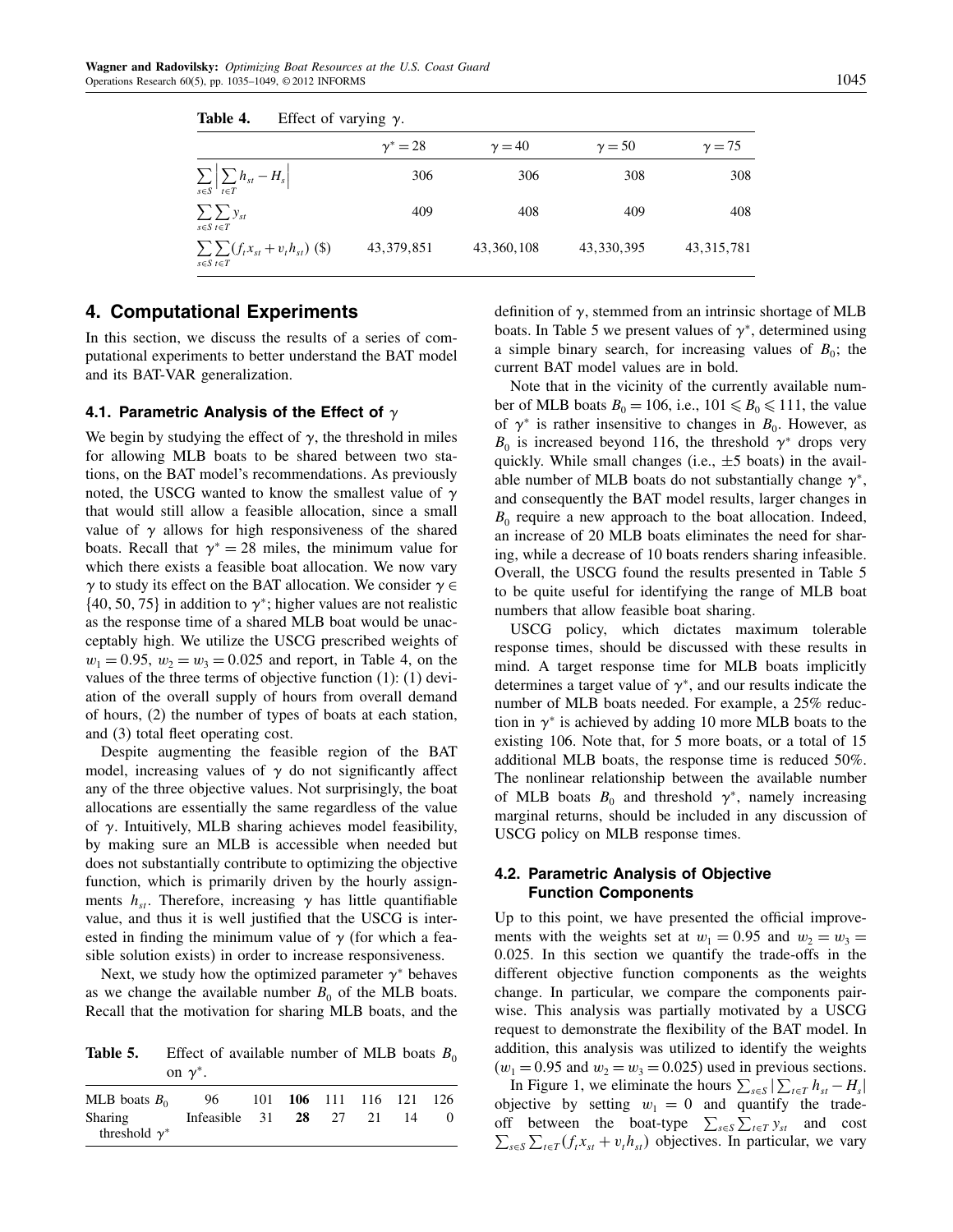

Figure 1. Trade-off between the boat-types objective

 $w_2$  and  $w_3$ , subject to  $w_2 + w_3 = 1$ , in increments of 0.05. We see that there is a rather binary relationship between the boat-type and cost objectives. In particular, for all combinations of weights where  $w_2 > 0$  and  $w_3 > 0$ , these objectives are approximately 377 total types and 34.5 million dollars, respectively. If  $w_2 = 0$ , then the boat-type objective increases to 1,264 and the cost remains practically unchanged. If  $w_2 = 1$ , the boat-type objective decreases to 366 while the cost objective increases to 42.5 million dollars.

In Figure 2, we quantify the trade-off between the hours  $\sum_{s \in S} |\sum_{t \in T} h_{st} - H_s|$  and cost  $\sum_{s \in S} \sum_{t \in T} (f_t x_{st} + v_t h_{st})$ objectives, by varying  $w_1$  and  $w_3$ . Here we see a more uniform trade-off between the two objectives, which can be summarized quite practically: You have to pay to better match supply and demand of hours. However, there is









still a somewhat binary relationship; there is essentially no change in the two objectives for  $0.15 \leq w_1 \leq 0.95$ .

In Figure 3, we quantify the trade-off between the hours  $\sum_{s \in S} |\sum_{t \in T} h_{st} - H_s|$  and boat-type  $\sum_{s \in S} \sum_{t \in T} y_{st}$ objectives. Similar to the trade-off between boat-types and cost, there is a binary relationship. For all combinations of weights where  $w_1 > 0$  and  $w_2 > 0$ , these objectives are approximately 365 hours and 390 boat types. If  $w_1 = 0$ , then the values are approximately 168,063 and 367; if  $w_1 = 1$ , the values are 308 and 632.

These results show that the 20–80 rule is in full effect. By using (at most) 20% of the total possible objective function weight, one gets at least 80% of the possible improvement. Therefore, from a practical point of view, the precise weights input into the model do not matter too much, as long as all weights are positive and greater than some minimum value (e.g., 0.025).

Finally, we mention that boat allocations and objective function values do not change when passing from the USCG preference weights ( $w_1 = 0.95$  and  $w_2 = w_3 = 0.025$ ) to a nondominated set of weights  $(w_1 = w_2 = w_3 = 1/3)$ . This is consistent with the parametric studies presented above, which show that as long as extreme weights are not used (i.e., 0 or 1), the boat allocation and objective function values are stable. Indeed, further tests show that as long as all weights are at least  $0.025$ , the boat allocation does not change.

#### 4.3. Parametric Analysis of the BAT-VAR Model

In this section we provide the results of computational experiments that compare the BAT model with the BAR-VAR model. We define  $S_{\text{uncertain}} = S$  to study the effect our risk management model has on the BAT allocation. We let  $\mu<sub>s</sub>$  be the original point estimate of demand, provided by the USCG, and model the standard deviation  $\sigma_s$  as a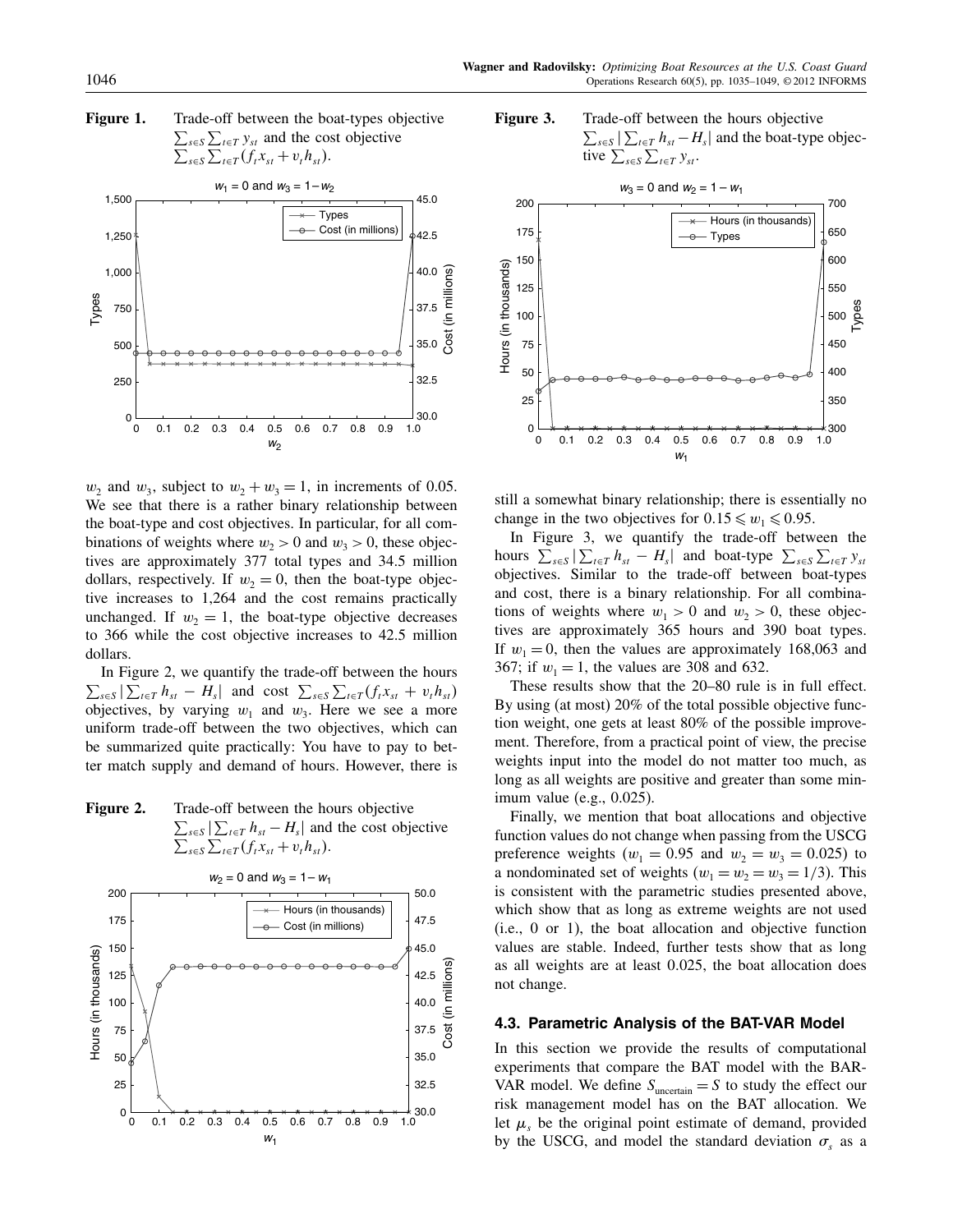percentage of the original point estimate  $\mu_s$ . It is convenient to present the following results in terms of a stationindependent coefficient of variation  $CV = \sigma_s/\mu_s$ ,  $\forall s \in$  $S_{\text{uncertain}}$ ; we consider  $CV \in \{0.10, 0.25\}$ . The acceptable shortage threshold  $\theta_s$  is defined as a station-independent percentage p of the point estimate  $\mu_s$ :  $\theta_s = p\mu_s$  for all  $s \in S_{\text{uncertain}}$ ; we consider  $p \in \{0.10, 0.25\}$ . Finally, we utilize station-independent confidence  $\epsilon \in \{0.01, 0.05\}$  and employ the USCG prescribed weights of  $w_1 = 0.95$ ,  $w_2 =$  $w_3 = 0.025$ . We report changes in the BAT Allocation, along with changes in performance metrics, for all combinations of CV,  $p$ , and  $\epsilon$ .

The first lesson we learned from our computational experiments is that using the range of  $(CV, p, \epsilon)$  parameters just defined, the BAT-VAR model was not feasible. Intuitively, more boats are needed to achieve the different levels of hedging against underestimated demand forecasts. Therefore, to learn which types of boats are needed, the available number of all boat types  $B_i$ ,  $i = 0, ..., 10$ , are doubled (and in two cases, quadrupled). In Table 6 we present the required increases in boat numbers, with respect to the BAT allocation, for all combinations of values of the  $(CV, p, \epsilon)$  parameters.

General trends are apparent in Table 6. As the userdefined risk tolerances are tightened (i.e., decreasing p and  $\epsilon$ ), the total fleet sizes generally increase. The BAT-VAR Model generally first adds cheaper boats (e.g., SPC-SW, SPC-AIR, SPC-ICE, SPC-SKF), the one exception being the relatively more expensive RB-S boat, because it is the cheapest boat able to handle multiple station missions. However, the largest relative increases in fleet size are in moving from  $CV = 0.10$  to  $CV = 0.25$ . For example, holding  $CV = 0.10$  and modifying risk tolerances  $(p, \epsilon)$  result in fleet size increases, as compared with the BAT allocation, ranging from 47 to 126 boats. In contrast, holding  $CV = 0.25$  constant results in fleet size increases ranging from 114 to 768 boats. Therefore, the amount of demand uncertainty, as measured through the CV parameter, is the main driver of any robust allocation, and risk tolerances have second-order effects.

Examining the role of risk preferences on the fleet changes, we found that the confidence level  $\epsilon$  has a stronger effect than that of the percentage p. When  $\epsilon = 0.05$ , the cheaper boat types (listed above) must have additional boats; when  $\epsilon$  is reduced to the stricter 0.01, almost all boat types require additional boats. The  $p$  parameter has a similar but weaker effect on the resulting allocation.

In addition to the described trends, we want to point out that not all VAR-related parameters require additional boats. Extending our study to test the combination  $CV =$ 0.10,  $p = 0.50$ , and  $\epsilon = 0.05$ , the BAT-VAR model gave the exact same allocation as the BAT allocation, thus requiring no additional boats; consequently, the original BAT allocation was robust to small amounts of demand uncertainty and relaxed risk preferences. To expand on this observation, we investigate stations' shortage violations, where a violation is defined as a station's shortage  $H_s - \sum_{t \in T} h_{st}$ being greater than the station's acceptable shortage threshold  $\theta_s$  (c.f., Constraint (14)). More precisely, we calculate the probability  $P(H_s - \sum_{t \in T} h_{st} > \theta_s)$  and the expected violation  $\mathbf{E}[\max\{H_s - \sum_{t \in T} h_{st} - \theta_s, 0\}]$  for all stations s, when demand is normally distributed with a mean of  $\mu_s$ , and standard deviation of  $\sigma_s$ , for the BAT allocation. When the variability is low and the shortage threshold is high  $(CV = 0.10, p = 0.25)$ , the probability of violation ranges, over all stations, from 0.00% to 0.62% and the expected violation ranges from 0.00 to 2.33 hours; therefore, the BAT allocation is indeed robust to low levels of variability and relaxed risk preferences. However, at the other extreme of high variability and low shortage threshold  $(CV = 0.25, p = 0.10)$ , the probability ranges from 13.08% to 34.46%, and the expected violation ranges from 4.25 to 670.35 hours. Therefore, the chance of a shortage violation and the expected violation vary considerably, depending on the underlying demand variability and acceptable shortage threshold, which further motivates the need for the BAT-VAR model.

We also perform two rankings of the stations in the BAT allocation, according to the probability of a shortage

| Boat type      | $\epsilon = 0.05$<br>$CV = 0.10$<br>$p = 0.25$ | $\epsilon = 0.05$<br>$CV = 0.10$<br>$p = 0.10$ | $\epsilon = 0.05$<br>$CV = 0.25$<br>$p = 0.25$ | $\epsilon = 0.05$<br>$CV = 0.25$<br>$p = 0.10$ | $\epsilon = 0.01$<br>$CV = 0.10$<br>$p = 0.25$ | $\epsilon = 0.01$<br>$CV = 0.10$<br>$p = 0.10$ | $\epsilon = 0.01$<br>$CV = 0.25$<br>$p = 0.25$ | $\epsilon = 0.01$<br>$CV = 0.25$<br>$p = 0.10$ |
|----------------|------------------------------------------------|------------------------------------------------|------------------------------------------------|------------------------------------------------|------------------------------------------------|------------------------------------------------|------------------------------------------------|------------------------------------------------|
| <b>MLB</b>     |                                                |                                                |                                                |                                                |                                                |                                                |                                                | 21                                             |
| <b>SPC-NLB</b> |                                                | $\mathcal{D}_{\mathcal{L}}$                    |                                                |                                                |                                                |                                                |                                                | 6                                              |
| <b>SPC-HWX</b> |                                                |                                                |                                                |                                                |                                                |                                                |                                                |                                                |
| $RB-M$         |                                                |                                                |                                                | 51                                             |                                                | 12                                             | 62                                             | 104                                            |
| $RB-S$         |                                                | 40                                             | 41                                             | 33                                             | 12                                             | 47                                             | 362                                            | 364                                            |
| <b>RBS-AUX</b> |                                                |                                                |                                                |                                                |                                                |                                                |                                                |                                                |
| <b>SPC-LE</b>  |                                                |                                                |                                                | 6                                              |                                                |                                                | 42                                             | 45                                             |
| SPC-SW         |                                                | 6                                              | 29                                             | 26                                             | 13                                             | 33                                             | 66                                             | 75                                             |
| <b>SPC-AIR</b> |                                                |                                                |                                                |                                                |                                                |                                                | 17                                             | 21                                             |
| <b>SPC-ICE</b> | 21                                             | 15                                             | 18                                             | 19                                             | 16                                             | 14                                             | 48                                             | 54                                             |
| <b>SPC-SKF</b> | 16                                             | 15                                             | 16                                             | 21                                             |                                                | 9                                              | 72                                             | 71                                             |
| Totals         | 47                                             | 81                                             | 114                                            | 165                                            | 54                                             | 126                                            | 685                                            | 768                                            |

Table 6. Required increases in boat numbers to achieve different levels of risk management.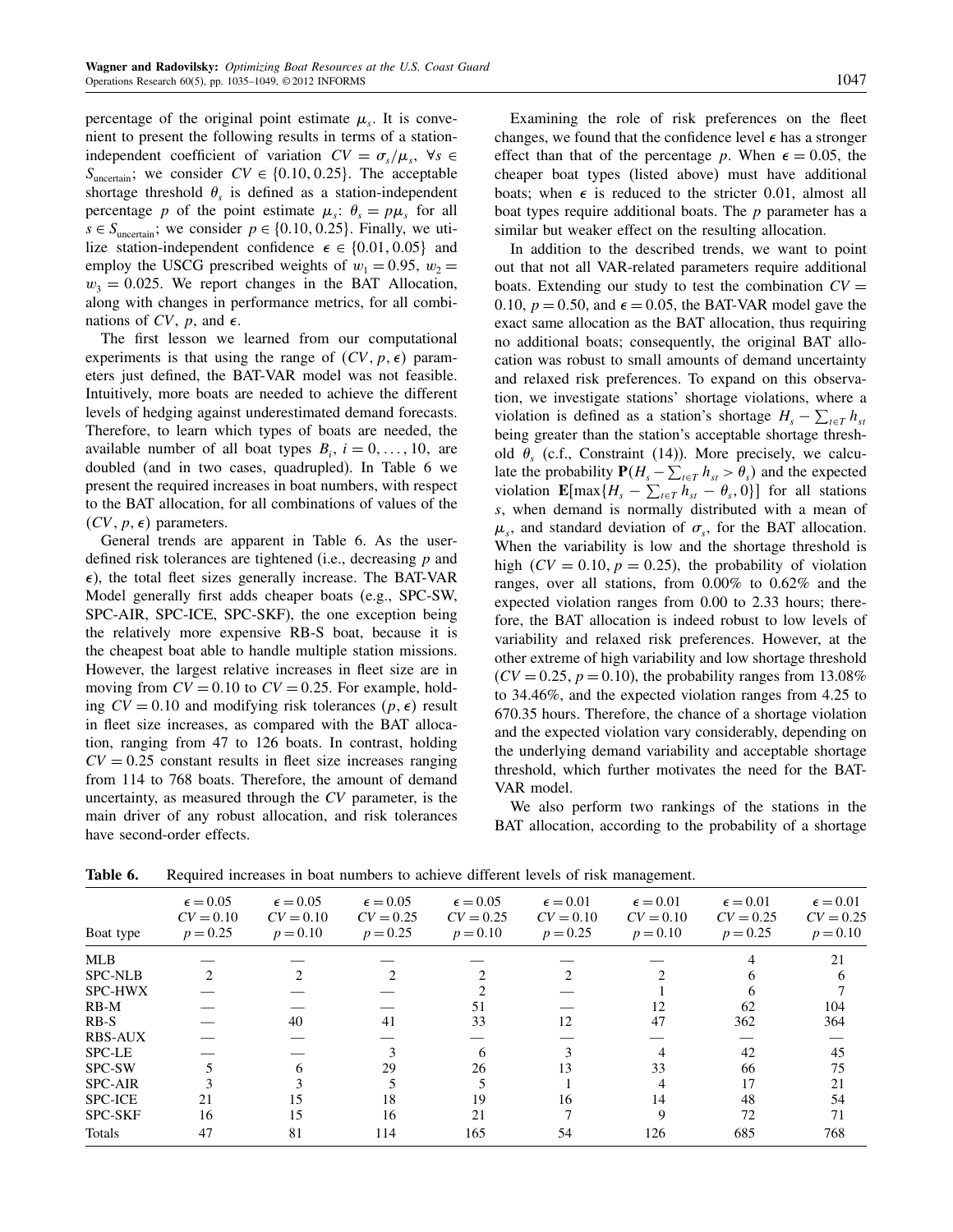violation and the expected violation, respectively. These computational results show that the stations with the "heavy weather" mission assignments have the highest probability of violating the acceptable shortage limit. This observation can be explained by the fact that the heavy-weather stations require the MLB boat, a limited resource; therefore, if demand is variable, it becomes likely that the limited MLB boats will not be sufficient. In contrast, the stations that had the highest expected violations were the stations without any specific mission. Because these stations are not assigned any hours to satisfy the critical demands in Constraint (10), they are also more susceptible to demand variations. Combining these two observations, it is the stations that require limited resources and those without a specific mission that are most vulnerable to demand variability.

Next, we present in Table 7 the Performance Metrics P1–P10, as defined in §3.3, for the different risk management parameters described above. We see that reducing the risk of a boat shortage (c.f., zero values for Metrics P3, P5, and P10) requires an increase in the hours assigned to stations, as seen in increased values of Metrics P2 an P4, driven primarily by the coefficient of variation. For example, with  $\epsilon = 0.05$  and  $p = 0.25$ , and CV increasing from 0.10 to 0.25, the average excess hours per station increases 5.2 times. Fixing CV and p, and decreasing  $\epsilon$  from 0.05 to 0.01 also resulted in a multiplicative increase in average excess hours, ranging from 2.4 to 4.6 (e.g., column 7's excess hours (Metric P4) divided by column 3's give 4.6).

To obtain more practical insights, notice that for a fixed value of  $\epsilon$ , increasing CV or lowering p raises the proportion of stations with more than two boat types, as seen in Metric P6, by 62%–155% over the BAT model. This implies that increased uncertainty and stricter shortage preferences result in higher maintenance costs, because more stations must operate three or more boat types and corresponding maintenance crews must be present. However, the average number of boat types per station, as measured in Metric P7, increases by smaller percentages, namely 13%–48%, over the BAT model. Therefore, we can conclude that the BAT-VAR model increases the variability

of the number of boat types at each station, which will complicate the assignment of maintenance crews to stations.

For a fixed  $\epsilon$ , the fleet operating cost (Metric P8) and fleet utilization (Metric P9) uniformly increase and decrease, respectively, as uncertainty increases or risk tolerances tighten. Very simply, a BAT-VAR model user must pay, both in dollars and utilization, for higher levels of demand uncertainty, higher levels of confidence, and lower acceptable thresholds.

Finally, note that the value-at-risk constraints themselves do not change the value of  $\gamma^*$ . As seen in §4.1, the MLB sharing is based on the number of available MLB boats, while the VAR constraints are based on the allocation of hours to stations. However, any necessary increase in the available number of MLB boats, to make the BAT-VAR model feasible, will reduce the value of  $\gamma^*$ .

These computational studies allow us to make concrete policy recommendations for the USCG to enable risk management through the BAT-VAR Model. Currently, the Office of Boat Forces (OBF) only maintains the average demand  $H_s$  of hours for all stations s, which is obtained from the stations. We recommend that the platform division (PD) of the OBF, the BAT model user, calculate the standard deviation of demand at each station for the same time period that the  $H<sub>s</sub>$  parameters are defined over (i.e., five years), because our studies show that any allocation that incorporates risk management is highly dependent on the level of uncertainty present. If stations do not maintain demand information for the five-year period that underlies the BAT model, the OBF also needs to request that those stations start recording the demand data.

In addition, we recommend introducing new probabilistic performance measures for the BAT-VAR model, e.g., the probability of a shortage or excess of capacity hours at a given station, and the probability of a demand shortfall. These metrics would better measure the model's ability to handle uncertainty than the existing metrics.

We also suggest employing the BAT-VAR model to identify the additional number and types of boats necessary to achieve a desired level of risk management. A cost increase from these additional boats can be, at least partially, offset by

|        | <b>BAT</b><br>model | $\epsilon = 0.05$<br>$CV = 0.10$<br>$p = 0.25$ | $\epsilon = 0.05$<br>$CV = 0.10$<br>$p = 0.10$ | $\epsilon = 0.05$<br>$CV = 0.25$<br>$p = 0.25$ | $\epsilon = 0.05$<br>$CV = 0.25$<br>$p = 0.10$ | $\epsilon = 0.01$<br>$CV = 0.10$<br>$p = 0.25$ | $\epsilon = 0.01$<br>$CV = 0.10$<br>$p = 0.10$ | $\epsilon = 0.01$<br>$CV = 0.25$<br>$p = 0.25$ | $\epsilon = 0.01$<br>$CV = 0.25$<br>$p = 0.10$ |
|--------|---------------------|------------------------------------------------|------------------------------------------------|------------------------------------------------|------------------------------------------------|------------------------------------------------|------------------------------------------------|------------------------------------------------|------------------------------------------------|
| P1.    | 622                 | 805                                            | 852                                            | 902                                            | 965                                            | 842                                            | 922                                            | 1.485                                          | 1,568                                          |
| P2(%)  | 1.7                 | 92.7                                           | 95.5                                           | 100.0                                          | 100.0                                          | 100.0                                          | 100.0                                          | 100.0                                          | 100.0                                          |
| P3(%)  | 0.0                 | 0.0                                            | 0.0                                            | 0.0                                            | 0.0                                            | 0.0                                            | 0.0                                            | 0.0                                            | 0.0                                            |
| P4     | 102.0               | 335.9                                          | 672.2                                          | 1,753.3                                        | 2.084.2                                        | 1,544.4                                        | 1,875.2                                        | 4.737.5                                        | 5,068.3                                        |
| P5.    | 0.0                 | 0.0                                            | 0.0                                            | 0.0                                            | 0.0                                            | 0.0                                            | 0.0                                            | 0.0                                            | 0.0                                            |
| P6 (%) | 30.9                | 63.5                                           | 57.9                                           | 57.9                                           | 60.7                                           | 50.0                                           | 53.4                                           | 78.7                                           | 69.1                                           |
| P7     | 2.3                 | 3.0                                            | 2.7                                            | 2.7                                            | 2.8                                            | 2.6                                            | 2.7                                            | 3.4                                            | 3.3                                            |
| P8(\$) | 43,379,851          | 44,741,064                                     | 47,784,036                                     | 67,046,054                                     | 76,287,193                                     | 62,461,465                                     | 70,342,142                                     | 106,666,406                                    | 115,720,450                                    |
| P9(%)  | 99.0                | 91.2                                           | 84.0                                           | 60.1                                           | 53.0                                           | 64.6                                           | 57.5                                           | 46.8                                           | 43.3                                           |
| P10(%) | 0.00                | 0.00                                           | 0.00                                           | 0.00                                           | 0.00                                           | 0.00                                           | 0.00                                           | 0.00                                           | 0.00                                           |
|        |                     |                                                |                                                |                                                |                                                |                                                |                                                |                                                |                                                |

Table 7. Performance metrics for BAT-VAR model.